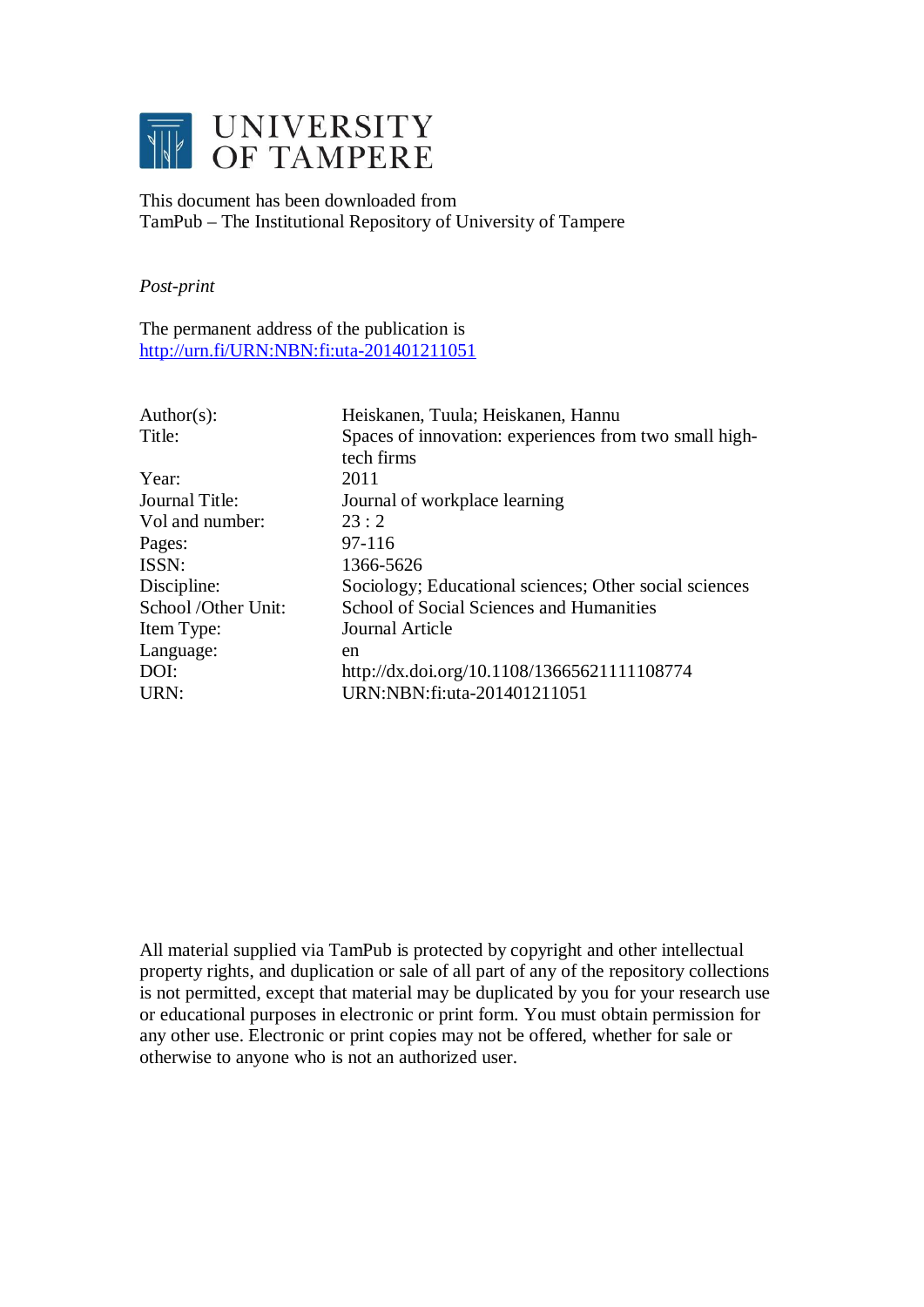# **Journal of Workplace Learning, Vol. 23 No. 2, 2011, pp. 97-116**

Tuula Heiskanen, *University of Tampere, Finland* Hannu Heiskanen, *Iomine Oy, Tampere, Finland*

# **Spaces of innovation: Experiences from two small high-tech firms**

### *Introduction*

Today the capability to innovate is vital to enterprises, particularly to high-tech firms focusing on producing innovative products for markets. Global economic competition exploits new knowledge and innovations, which has led to a growing interest in the preconditions for innovations in both science and policy. Also, studies of innovations have developed towards cross-disciplinarity as there is no single discipline that deals with all aspects of innovation (Fagerberg, 2005, p. 3). With its focus on innovation processes and learning, this article bases its framework mainly on social scientific insights.

Studies of innovation processes range from the level of innovations systems (Camagni, 1991; Kautonen, 2006; Lundvall, 1992; Schienstock and Hämäläinen, 2001) interorganizational networks (Bessant and Tidd, 2007, pp. 81–91; Dooley and O'Sullivan, 2007; Keeble and Wilkinson, 2000; Lubatkin *et al.*, 2001) and firm-level analyses (Lam, 2005; Lazonick, 2005) to the analysis of innovators (Powell and Grodal, 2005) and experts (Parviainen, 2006) as the key figures in the processes. No matter what the level of the analysis is, two themes are common in recent studies: cooperation and learning (Lehenkari, 2006; Pavitt, 2005; Powell and Grodal, 2005). A key issue in understanding and supporting innovation is to approach it as a process – " an extended set of activities that translate new knowledge into something of value" – as John Bessant and Tim Venables (2008, p. 3) define it. In producing new knowledge for the purposes of innovation, communication, cooperation, knowledge sharing and learning together are needed between the different contributors to the process.

The process view allows us to recognize the different stages of the innovation process, starting from the discovery of ideas to their realization and later to the nurturing of the product (Bessant and Tidd, 2007, p. 16; Taatila *et al*., 2006), as well as the differing knowledge and learning needs at these stages. Another issue is to understand innovation as a contingent phenomenon. Innovation processes differ in many respects by the economic sector, field of knowledge, historical period and country concerned, as well as by type of innovation (Pavitt 2005, p. 87). Also the degree of newness of an innovation essentially determines what kind of knowledge is needed. Radical innovations that bring something fundamentally new to the market require different kinds of knowledge seeking, knowledge production and learning than incremental innovations that improve already existing technologies (Dewar and Dutton, 1986, pp. 1422–23).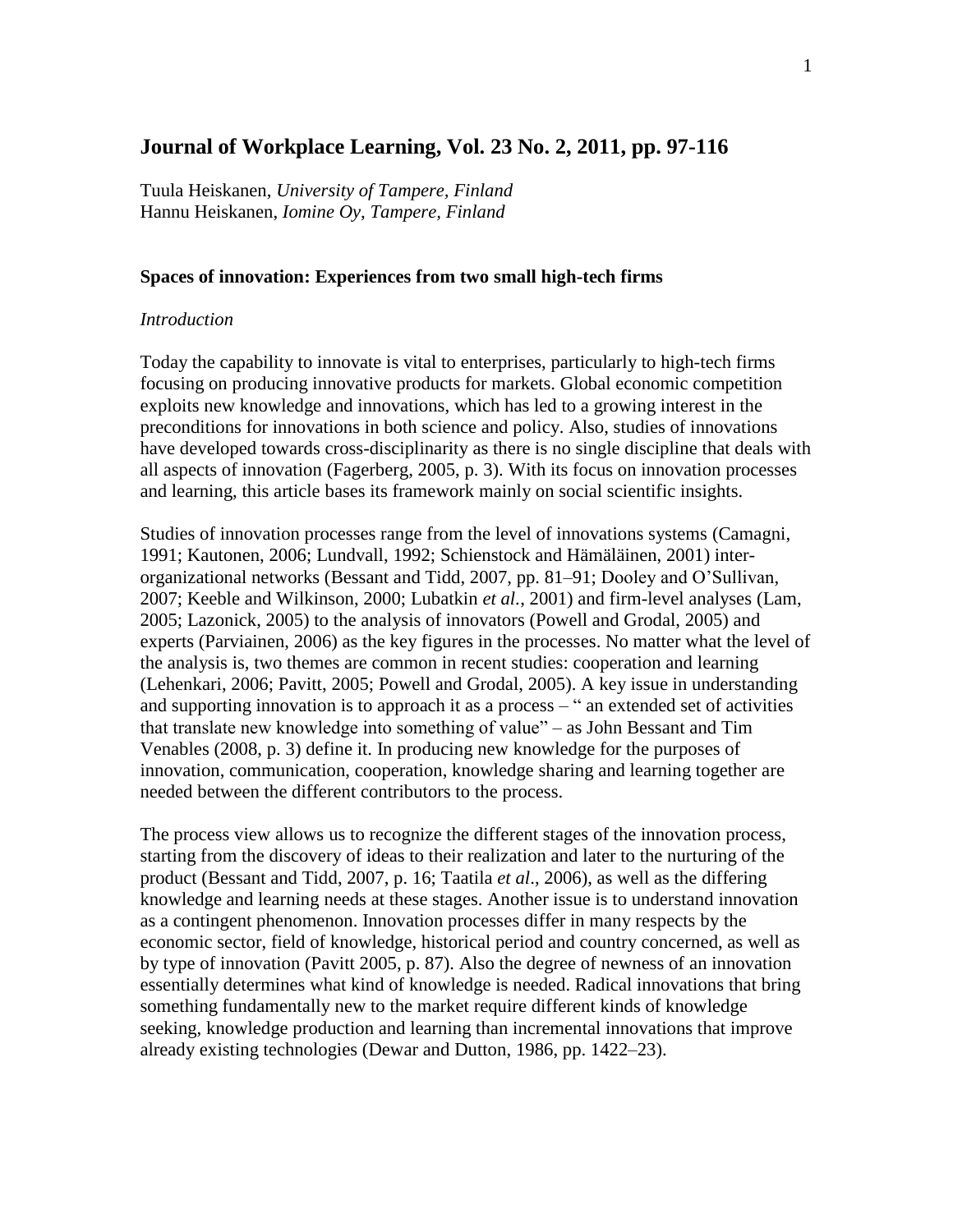This article focuses on firm-level innovation processes with the understanding that spaces of learning cross organizational boundaries. The emphasis of the analysis lies on the firmspecific preconditions to mobilize a knowledge base for the service of innovation activities. Since innovation processes take place in business contexts, in their examination attention needs to be paid to the structures, practices and cultures that define the boundaries for innovation activities among other activities in the firm and that may also create a tension-filled context for the activities, as Rosabeth Moss Kanter (1989), for example, has shown in her analysis.

Here we employ the concept of space to capture the conditions for innovation activities in the day-to-day life of the firm. By space we mean the network of relationships, which creates conditions for human action and interaction (e.g. Heiskanen, 2007, 9–14). Following Henri Lefebvre (1998), we differentiate between the mental, social and physical aspects of space and, influenced by Tor Hernes (2004a, b) and his interpretations of spaces in organizational contexts, we pay special attention to the mutual relations between mental, social and physical spaces.

The underlying assumption in this article is that learning is part and parcel of the firm's capacity to generate innovations. Repeatedly occurring needs for problem solving and generation of new knowledge in the innovation process require learning at individual, group and organizational levels (cf. Fenwick, 2003, p. 124; Crossan *et al.,* 1999). Our starting point here is that through the concept of space we can gain insight into the context of innovation activities which shapes along with the innovation process.

Our analysis concentrates on two industrial cases. The field of innovations concerned is medical technology and, more specifically, radiotherapy. The two cases to be presented are in many respects comparable, although one was found in the research literature and the other is based on our own case study. Two small high-tech firms, one in Sweden and the other in Finland, have both developed dose planning software for radiotherapy and gained commercial success; this software, which originated in Finland, is presently the best-selling product of its field in the world. In this article we ask the following questions: What are the key characteristics of the innovation processes in the case firms? How do the mutual relationships between mental, social and physical spaces explain the different pathways in the innovation processes in the case firms? In the discussion we reflect on the significance of the evolving and shaping spaces especially from the perspective of cooperation. One of the key issues in this empirical setting, as also more generally in innovation processes, is the question of combining different knowledge sets into something new. We also discuss the implications of applying the concept of space for promoting cooperation between people with different knowledge backgrounds.

# *Mental, social and physical spaces*

Recent trends in organizational studies have drawn attention to the combinations of various physical, social and mental settings in which knowledge production and related learning takes place. The approaches focusing on spaces or communities of learning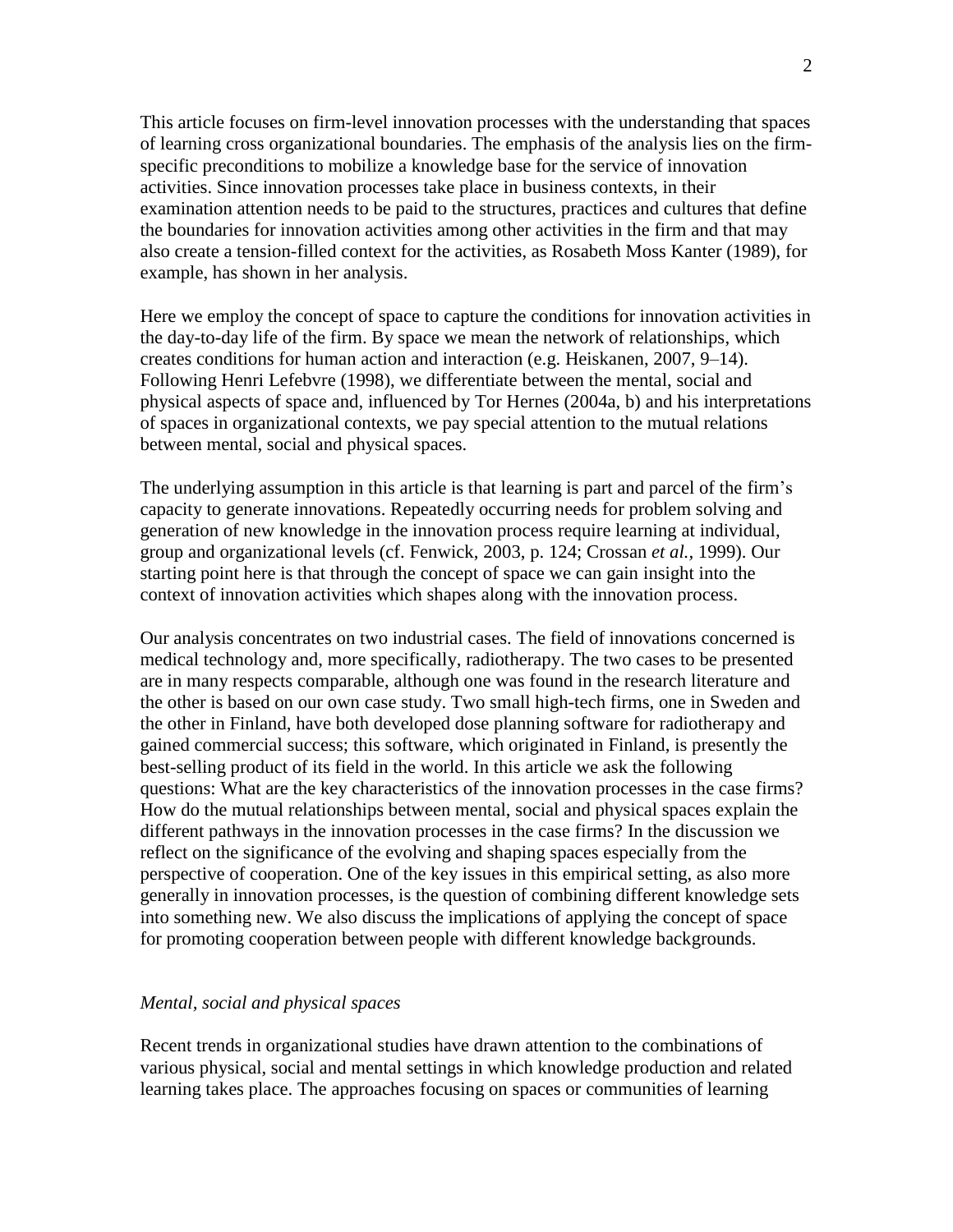rightfully pay a great deal of attention to the social and mental aspects of the setting (e.g. Bereiter and Scardamalia, 1993; Billett, 2004; Nonaka and Konno, 1998; Wenger and Snyder, 2000); nevertheless, when the focus in general is on innovation processes which not only deal with development activities but also are linked to mainstream activities of an organization (cf. Kanter, 1989, 1990), according to our view, proper attention needs to be paid to the regulatory aspects of the organization as well.

Our work introduced here is based on the concept of space as presented originally by Henri Lefebvre (1998) and applied and further developed in organizational contexts by Tor Hernes (2004a). In his theory Lefebvre has differentiated physical, social and mental spaces. By physical he refers to the material aspects of our surroundings, by mental to the world of theory and meanings, and by social mainly to social relationships. Hernes has used this differentiation of the types, or aspects, of spaces, and given them a definition in organizational contexts. His basic starting point is that the concept of space opens a view to the emerging contexts of action and interaction (2004a, p. 65), while, for example, the concept of organization is a bounded and inward-looking notion (ibid., pp. 4–8).

Hernes defines physical space to refer to "tangible structures created principally in order to regulate work and interaction" (2004a, p. 71). In addition to material facilities, these include budgets, electronic domains and work schedules, for example, which might also be called regulatory structures (cf. Kalliola *et al.*, 2006). Social space evolves, according to Hernes, "from interactions that form relations of a more predictable nature" (2004a, p. 71). Hernes characterizes social space as a "glue" that is relations-based; some examples of this are trust, social identity, love, dependence, loyalty and behavioural norms. Mental space is, according to Hernes, basically the space of thought, consisting of, for example, knowledge, learning and sensemaking (Hernes, 2004a, pp. 70–72).

An important contribution by Hernes to the discussion of spaces is his explicit attention to boundaries (Hernes, 2004b). He argues that to speak meaningfully about spaces they must be located, represented spatially (Hernes, 2004a, p. 65). For this purpose he introduces the concept of boundaries. He suggests that social organization emerges through the processes of drawing distinctions with the help of boundaries. Further, he argues that the mechanisms that govern what goes inside the boundaries differ depending on whether a space is considered to be physical, social or mental (ibid., p. 80). Physical boundaries are usually tangible and relate to formal rules and physical structures. Social boundaries are largely given by the social bonding between people. Mental boundaries relate to ideas, understandings and beliefs. While physical boundaries are often visible, social and mental boundaries are in many cases invisible and only become manifest in the event of a transgression (Hernes, 2004a, pp. 80–82).

Another noteworthy contribution by Hernes to the theorization and empirical work around space is his notion of spatial dynamics. With the assumption of the emergent nature of spaces, there will always be moves towards something different. Hernes assumes that changes occur as a result of interaction between spaces and presents an illuminating example of this interaction (Hernes, 2004a, pp. 132–133). In the start-up phase when an innovative idea is being turned into a business, social space is needed in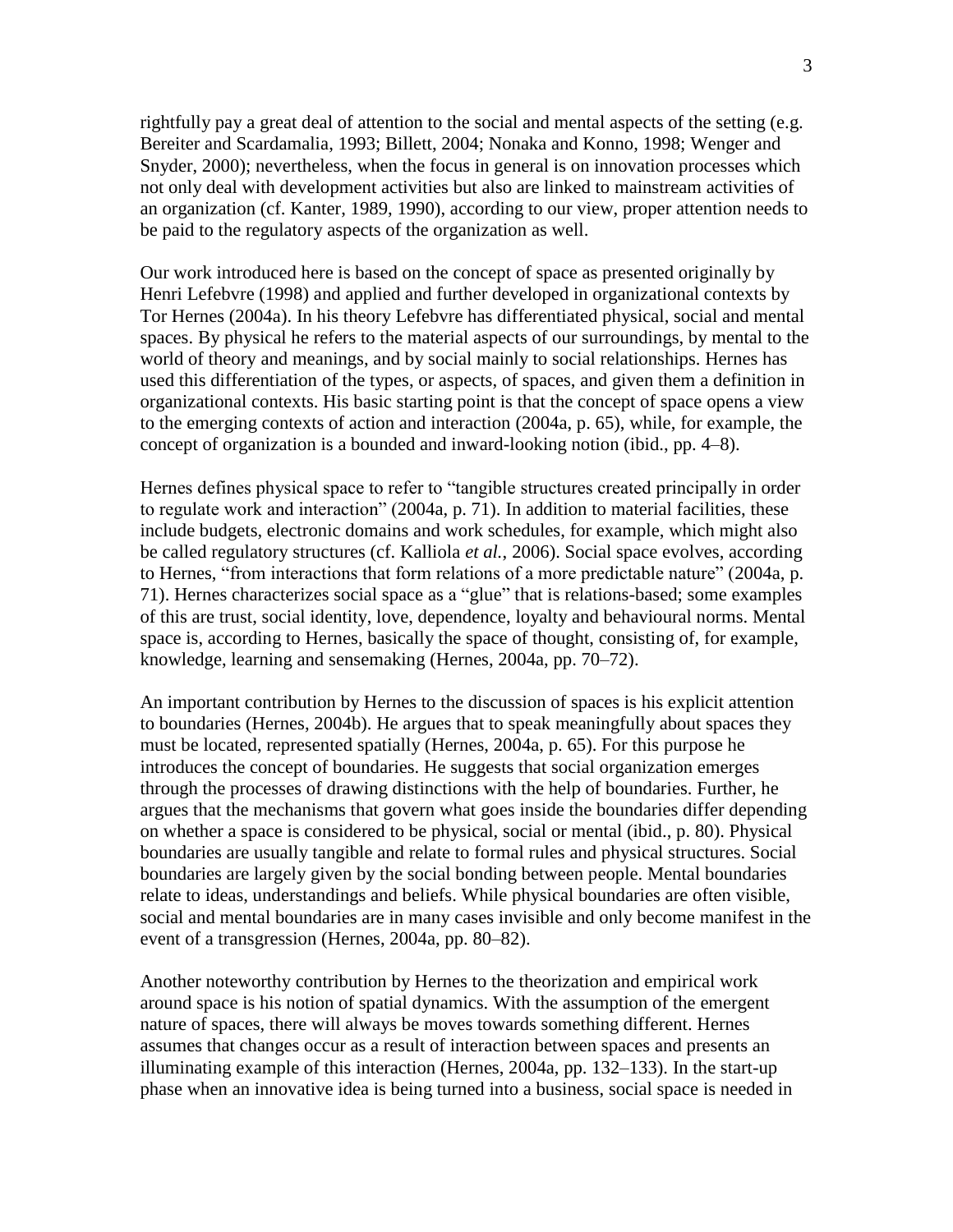which enthusiasm, trust, mutual support and cohesion prevail. After the idea has been processed into a marketable product, what need to be organized are sales, marketing and production, which in turn increases the need for coordination. Techniques, models and methods required by some processes take over the role of direct social interaction and the evolution towards a physical space of coordination, and regulation starts. The original, shared spirit of entrepreneurship characterizing the mental space formed in the early stages may still prevail among the original group of founders of the firm; most other employees might remain detached from it. At some later stage, perhaps, new social and mental spaces are required in order to keep the innovative spirit alive.

In comparison to the widely cited publications by Lave and Wenger (1991) and Wenger and Snyder (2000), for example, who have written about communities of practice, and the publications by Nonaka and his collegues (Nonaka and Takeuchi, 1995; Nonaka and Konno, 1998) who have written about spaces of knowledge production, the concept of space by Hernes has certain strengths. We consider that his focus on the emergent nature of spaces, on the notion of repeatedly drawn boundaries and on the idea of different types of interacting spaces provides advantages for studying innovation processes that both take place within a bonded organization and transgress its limits.

### *The context of innovation challenges*

The two case firms, Helax and Dosetek, share a common ground as regards the incentives for innovation. At the beginning of the 1980s, both firms participated in a joint Nordic project called the Computer-Aided Radio Therapy (CART) project, among whose participants were researchers, developers and enterprises from Finland, Sweden, Norway, and Iceland. The project, whose activities were funded by a Nordic industrial foundation, set as its objective to develop an integrated information system for radiotherapy (The Goal of CART 1988). The process of producing radiotherapy involves several kinds of machines and equipment, and the challenge was to make the different parts of the process work and communicate with each other. Lack of standards concerning the information flow between different machines magnified the difficulty of this task. Even though a considerable amount of time has passed since the start of the project, the vision of an integrated radiotherapy process is still highly valid and poses challenges continuously. The project participants worked on three processes – dose calculation, image handling and treatment control – and developed a CART standard which included a nomenclature and communication format for radiotherapy. From the point of view of this article, the system of dose calculation is especially interesting, since the main products of both firms relate to it. Dose calculation is needed to estimate the amount of radiation that the tissues of the body can absorb.

The CART project functioned as a learning space with far-reaching results. By organizing seminars and workshops it made possible encounters between research and industry. It yielded both scientific results and new products for markets and gave rise to new enterprises. Through various international activities the project made its achievements and challenges for future development in the field of radiotherapy visible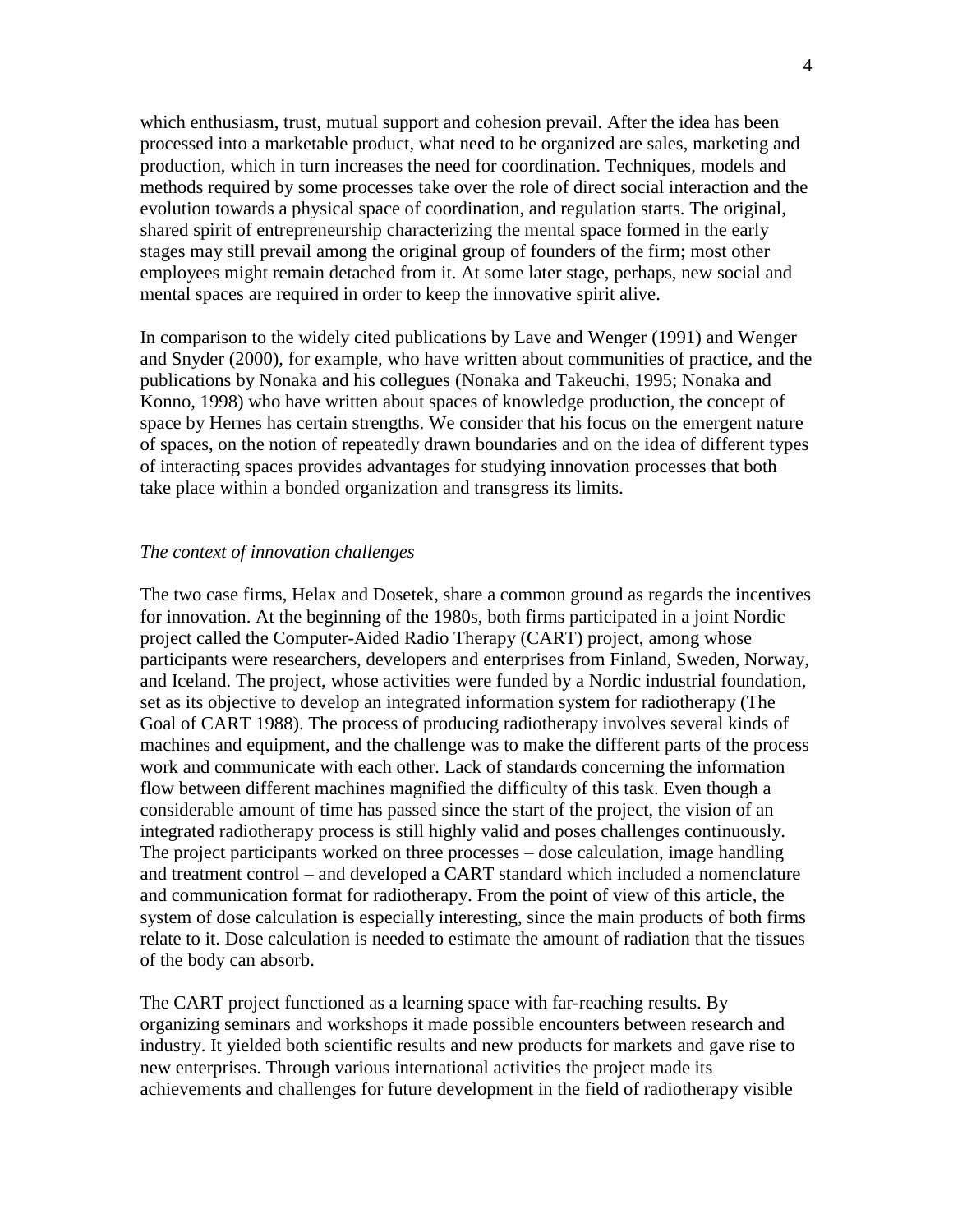for both researchers and clinicians. For the participants it provided inspiring experiences and was seen in some sense as an epoch-making process, as the following interview excerpts indicate:

"It was an exceptional project. Few research projects yield commercial products, but this one did. And it gave rise to industrial enterprises, such as Helax, and, in some sense, also Dosetek. Dosetek already existed but it got air under its wings from the new product." (IT specialist).

Another participant says:

"I must say that during the CART project the window was open, it [the project] was timely in many senses." (Clinical physicist)

# *The case firms and the data*

This study provides a comparative setting in which the results of our own case study are compared to a case whose key characteristics are similar to those of our case. The data concerning Helax is from a case study conducted by Rögnvaldur Saemundsson (2004). His study is based on interviews made within two time periods between 1998 and 2001; seven people working for Helax were interviewed and additional data was collected from the firm's website and from articles in the popular press. For the purposes of this article, and after the publication of Saemundsson's article, information about the events around the firm, such as ownership arrangements, was retrieved from the Internet in 2006–2007 and, in the context of the Dosetek case study, via one informant with cooperation relationships with Helax. To make the comparison possible and understandable to the reader, some core characteristics of the Helax case are described. For analysis the case was read from a space perspective defined for this study, which is one form of a secondary analysis (cf. Heaton, 2004, p. 37)

The data on Dosetek comes from our own case study. According to the tradition of case studies (e.g. Yin, 1989), different types of data were collected: interviews, writings, documents and observation notes. Nine key persons (all men) who worked or had worked in the firm or had close cooperation relationships with it were interviewed, five face-toface, three via telephone and one who worked abroad via e-mail. The interviews were tape-recorded and transcribed, the length of the interviews varied from 1.5 to 3 hours. If needed, complementary information was obtained via telephone or e-mail. The written material includes ten presentations written for the 25th anniversary of the firm by its employees and co-operation partners, journal articles about the firm, three doctoral dissertations on the technical foundations of the firm's products, and other kinds of documentary material related to the products, as well as reports concerning the CART project. Also the use of the dose planning programme in a clinical setting was observed, and the researchers received a demonstration of how the novel work methods differed from the methods used earlier. The data was collected in the period 2006–2007.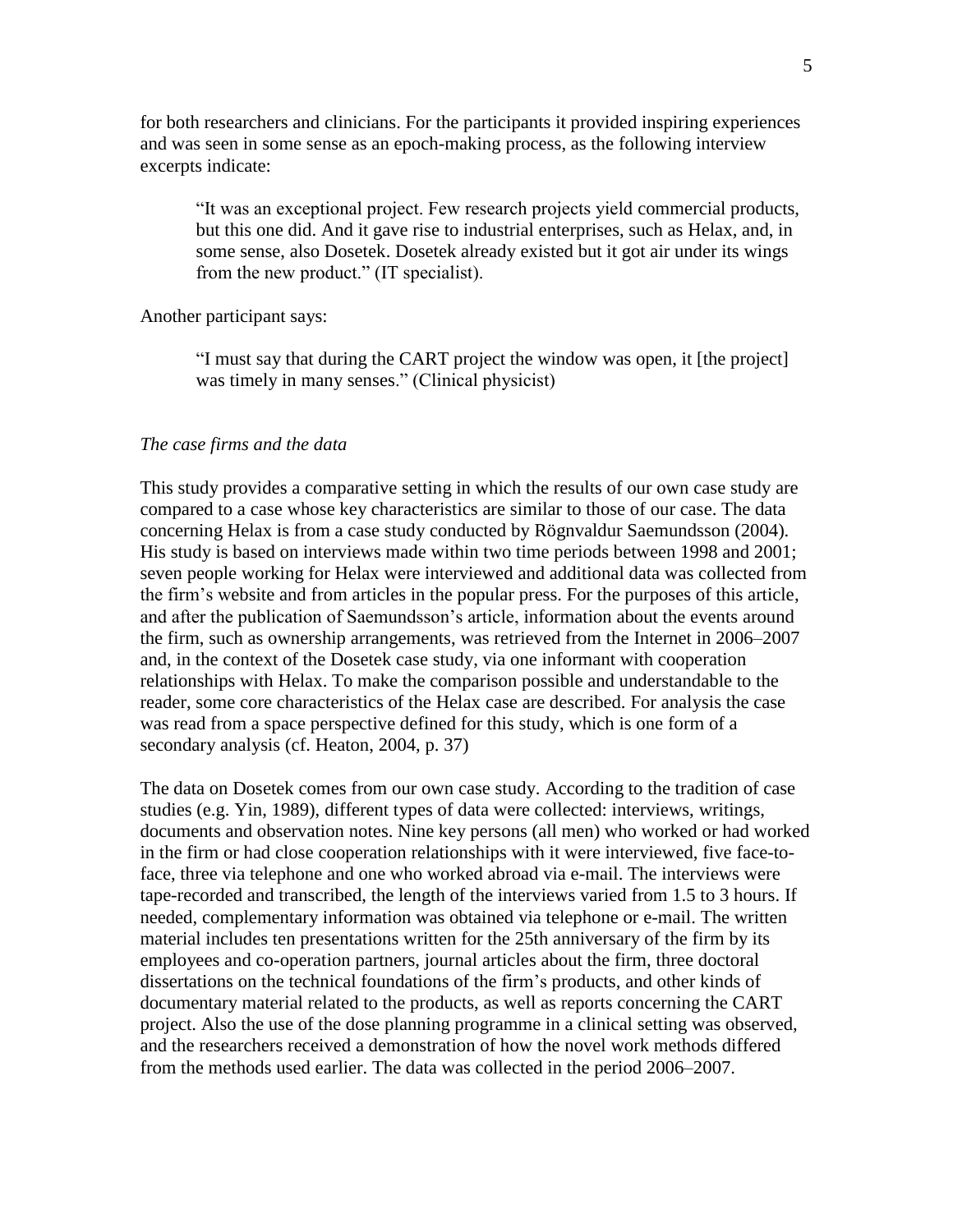In the interview situation the interviewer had a checklist of themes which varied according to the position of the respondent but, in all other respects, the interviews were more like dialogues than predetermined sequences of questions and answers. The whole data set formed a basis for the analysis of the interviews, which were analysed according to both their holistic content (cf. Lieblich, 1998) and themes.

#### *Key features of the innovation process at Helax*

To understand the kind of social and mental space that prevailed at Helax in its early years, we need to go back to the ideas that originally gave rise to the founding of the firm. Helax was founded in 1986 by three staff members of the Uppsala University Data Centre (UDAC) that participated in the CART project. The founders, with university degrees in physics, mathematics and computer science, had experience in the use of computers in medicine. For example, cooperation between the UDAC and Siemens, which is one of the largest manufacturers of radiotherapy devices, had made them familiar with the development challenges of computerized dose planning systems. The founders considered the results of the CART project encouraging and wanted to bring the vision of the project further.

In its early years Helax employed 20 people, 13 of whom had moved over from the UDAC. At the time when the firm was being established, its founders had successfully applied for substantial funding from public and private sources to secure development activities for three years. Both the composition of the staff and the financial basis left their distinctive marks on the social and mental space of the firm. The secured funding enabled the group to continue working according to the values, norms and working habits derived from the scientific community without any pressures from the business world. By the time Saemundsson conducted his research, the situation had become remarkably different. The firm employed about 90 people and was a unit of a Canadian company, MDS Nordion. The arrangement was, however, not as beneficial as it was hoped, and a few years later (2003) new arrangements were made with another company, Nucletron.

Next we illuminate the internal life at Helax with a critical incident (cf. Chell, 2004). The described events took place in a growth period when Helax had succeeded in gaining a footing on the market thanks to its successful partnership with Siemens – a big player in the field of medical technology. We think that this incident presents a key to understanding the dynamics between the physical, social and mental spaces at Helax.

The first four years of its operation the firm focused mainly on developing a product which would promote the CART vision. In 1990, a marketable dose planning product was ready, and its early sales started in hospitals in Sweden and other Nordic countries. Originally the product was tailored to meet customer needs, which was beneficial from the point of view of customer satisfaction and produced customer feedback for further product development. However, when the sales of the product increased substantially, the firm needed to rethink its action model accordingly.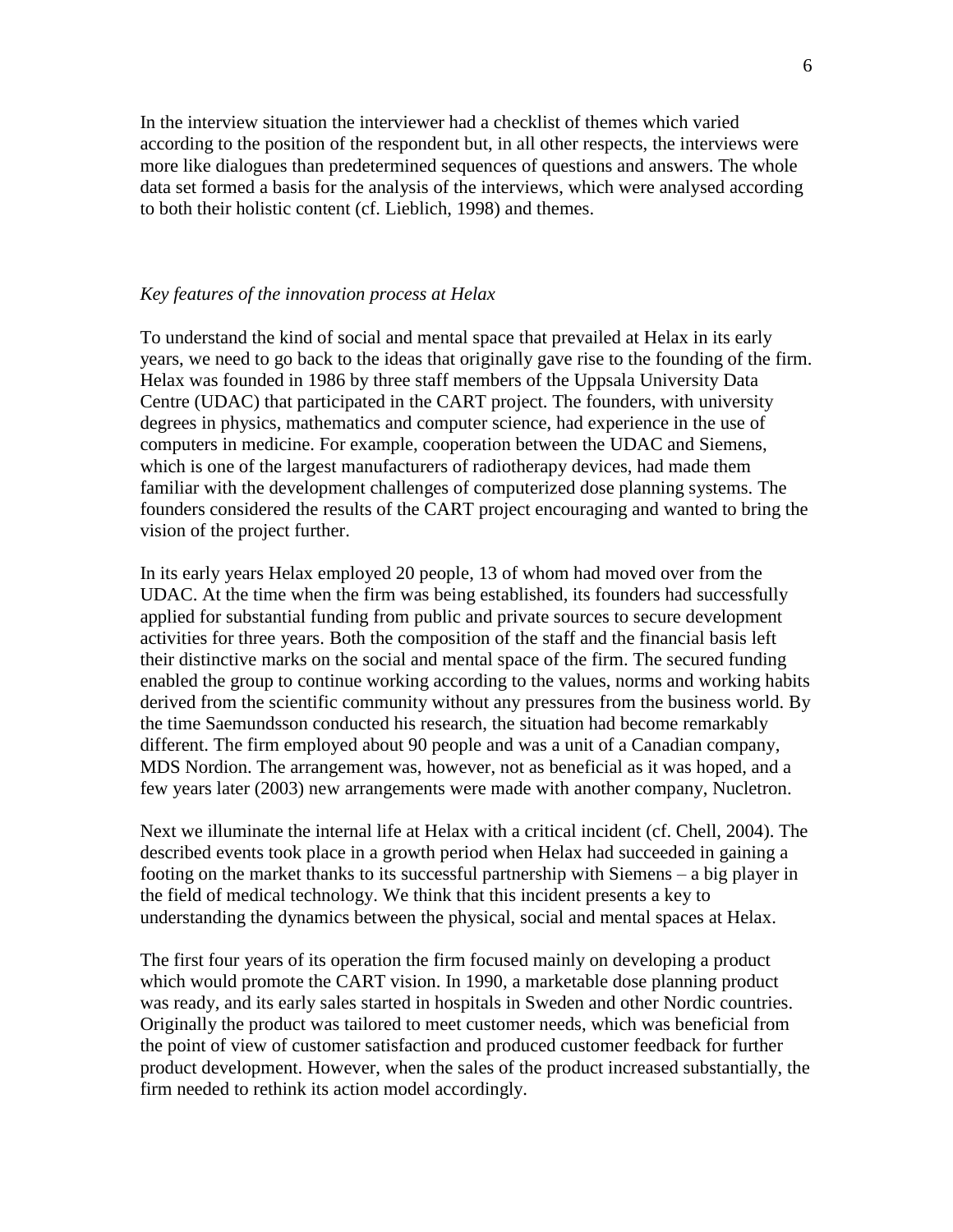One area that proved to be especially problematic in the face of the new demands was programming work. The programmers felt that Helax gave them no chance to keep abreast of the latest developments in their fields of expertise. For example, they had to do programming work with a language that specialists considered outdated. This was an unsatisfying situation from the point of view of the programmers' labour market prospects as well, and eroded the credibility of Helax as a forerunner firm.

"This was the dilemma we had … Fortran programmers. You program in Fortran but then you realize that other programming languages are becoming more popular. But you don't need them in order to keep on programming [in the company]. But if I continue to program only in Fortran and [it becomes obsolete], not in the company, I will not be valuable [on the job market] because nobody wants to employ a Fortran programmer." (Saemundsson, 2004, p. 417).

At first the leaders did nothing to solve the dilemma, because their first priority was to secure the conditions for providing products for markets to meet the increased demand. Finally, however, they had to take seriously the pressures coming from both the labour market and the customers. In general, software developers were in high demand in the labour market at that time. Because Helax failed to identify itself as the most sophisticated firm in computer technology, it started to run into recruitment problems. Also its customers followed the new technological development trends and wanted modern programmes and devices.

The wishes expressed by Helax's customers focused particularly on their desire to start using standard PCs with a Windows interface. The solutions sold by Helax were based on the use of special-purpose computers for radiotherapy. As it became apparent that the wishes of the customers had to be taken into consideration, the firm first attempted to respond to them by outsourcing the updating of the dose planning programme to the PC platform and the NT operating system. However, outsourcing proved to be very expensive and, in retrospect, also an unrealistic way to meet the development challenge:

"We have argued that we could outsource the development process and only provide the specifications of what is to be developed. But it does not work." (Saemundsson, 2004, p. 418).

After the failed attempt at outsourcing, the firm chose another mode of operation to develop programming work and focused on organizational matters by introducing a quality system to make programming work more dynamic, systematic and effective. Deficiency in expert knowledge was also alleviated by recruiting new expert employees for programming tasks.

According to our interpretation, the internal crisis resulted from a collision of different mental spaces. The core personnel who had been involved in the activities of the firm already at its founding stage defined radiotherapy as its core knowledge and competence. In that framework, the new programming language was a secondary development area,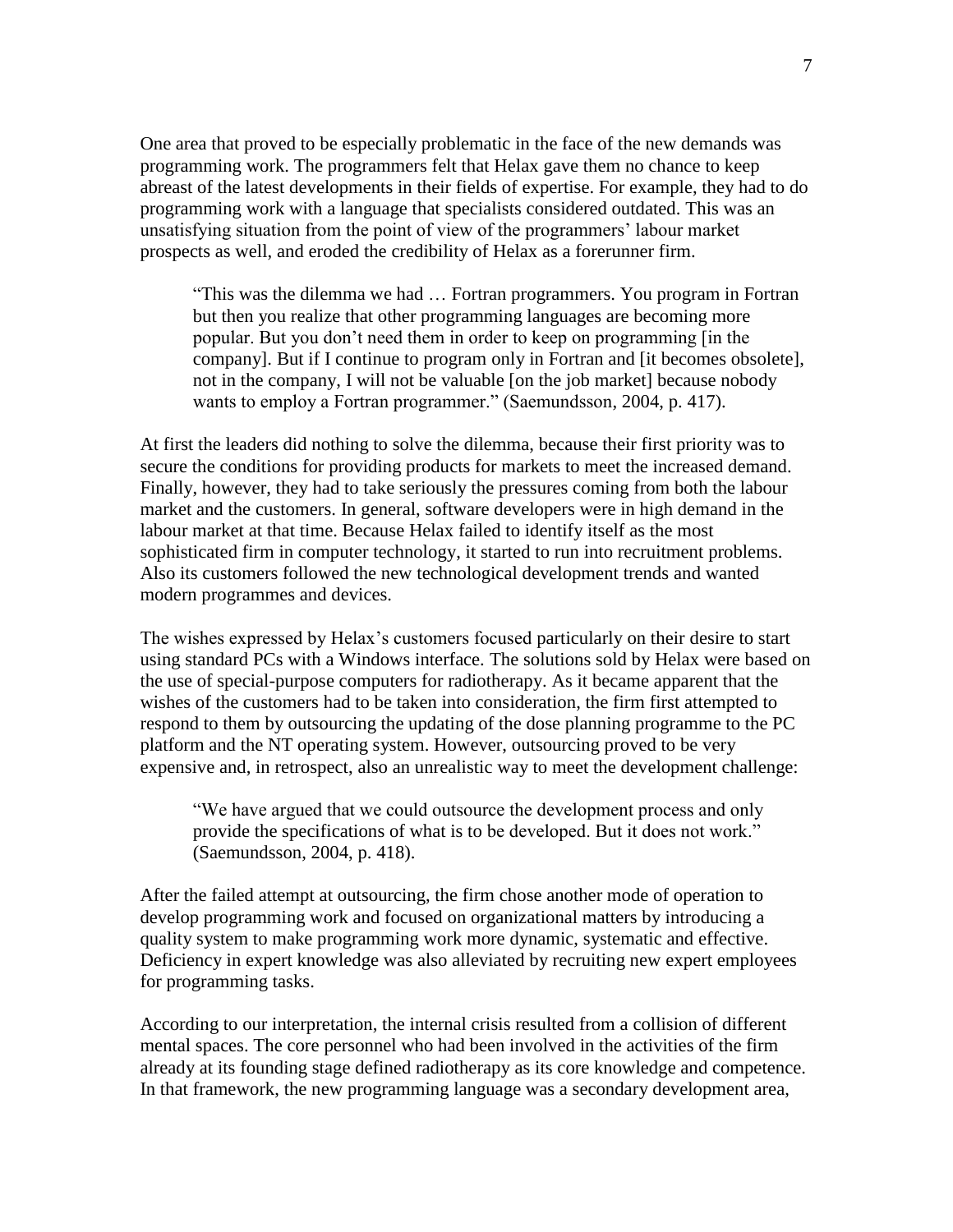and this line of thinking finally led to differences in the mental spaces of the core group and the technical staff.

Since the identity of Helax had originally been formed by the firm's core founding group, the latecomers did not carry the same weight as members of the firm as the core group did. Consequently their problems and wishes were not taken into consideration adequately. The firm took the dilemma seriously only when the image of the firm and its possibilities to hire programmers were at stake.

# *Key features of the innovation process at Dosetek*

Dosetek was founded in 1980 as a one-man firm. Based on its founder's earlier experiences in the field of radiotherapy, the firm's main task was to produce equipment for radiotherapy. At first it produced radiation beam scanners, although its own strategic vision did include a broader product and service range from the start. The founder kept his eyes and ears open for new possibilities. This openness to new opportunities also came to characterize the social and mental space of the firm. A window of opportunity opened when a large American medical equipment producer Varian was seeking an agent to sell its products in Finland. Dosetek had a good knowledge of equipment and people in the field of radiotherapy, which probably resulted in the fact that it won the competition over the agent position and gained the agent contract.

Cooperation with Varian started to play a big role on the development path that Dosetek pursued. As an immediate impact of this, the gains from the sales of Varian's products to hospitals improved Dosetek's financial situation and provided resources for developing its own products. For product development the firm hired a physicist with basic qualifications in computer science. The physicist was prepared to stretch his expertise and enter into fields where crossing disciplinary boundaries was needed. He worked at Dosetek as its owner's right hand in the period 1984–1999. This cooperation relationship between the owner and the physicist (called production manager in the excerpts) can be interpreted to be a factor that contributed essentially to the development of the mental space in the firm towards a climate that allowed experimenting and risk-taking in connection with innovations.

What generated product ideas at Dosetek was its employees' good knowledge of the equipment and needs of the customers in radiotherapy clinics, which in turn brought about plans for new measurement and calibration devices for radiotherapy. With these products Dosetek gained access to hospitals although its sales figures were not high enough to ensure financial resources for product development in the long run. Consequently the firm started already at a relatively early stage to look for possibilities to export its products to other countries. Along with its efforts, Dosetek clinched a deal with Varian, according to which Varian added Dosetek's products on its own product list and started to represent them worldwide.

Even though the agent contract with Varian was financially highly beneficial for Dosetek, the firm could not rely too much on selling another firm's products for its future survival.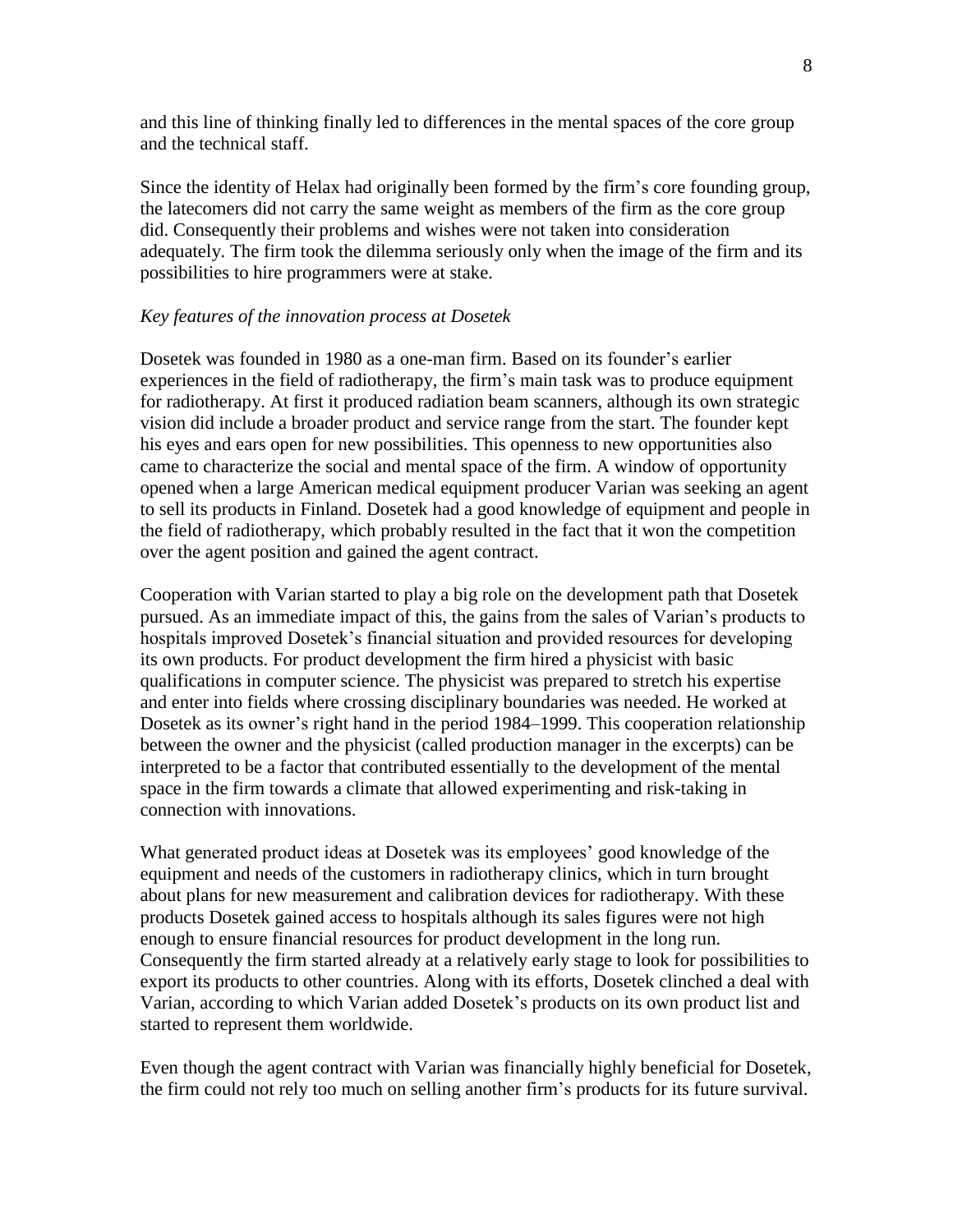Among the boundary conditions it had to take into account was the life cycle of its products. For example, linear accelerators used for radiotherapy normally have a life cycle of 15–20 years, which is a fairly long operating time and concerns also many other products. For a firm selling these kinds of products this means that it either has to find new markets for the existing products or plan and develop new products to sell.

At that point, Dosetek needed ideas for new products. The Nordic CART project provided a forum for exchange of ideas and experiences between research and industry, and thus Dosetek joined the CART community.

Another Finnish partner, the Medical Technology Laboratory of Technical Research Centre of Finland (VTT), also participated in the CART project and it was through CART that VTT and Dosetek ended up in a cooperation relationship. VTT had developed a dose planning system to be used via computers. The basis for this development work at VTT was a Dutch calculation algorithm for estimating the absorption of radiation into tissues. Finally VTT sold its dose planning programme to Dosetek in 1986 and the contract started a new phase in Dosetek, even though its effects on the firm's day-to-day life and economic results became fully visible only several years later.

That was when Dosetek had to make important decisions about the further development stages of its dose planning system. The solutions it chose reflected the mental space of the firm, in which the leading principles were to optimize the conditions of product design and to pay attention to practicality but at the same time to prepare mentally to live under risk. Making a choice between IT technologies was among the risk-prone decisions with far-reaching consequences. Other producers of dose planning programmes typically used VMS computers and tailored image processing systems. Dosetek chose a commercial platform which included sophisticated image-handling. The presentation of X-ray and CT-images had proved to be a substantial challenge for the designers of dose planning systems, and each one had developed their own solutions to it. However, Hewlett-Packard had for the purpose a commercial product that Dosetek decided to utilize.

From the point of view of technology, the choice of the computer was not a total leap into the unknown: "We had earlier experiences of these workstations" (manager). But, thinking of the marketing perspectives, the decision implied a considerable risk.

"We were thinking about the marketing risk. Does the hospital accept this kind of UNIX machine among the VMS machines? It [the machine] is then a strange fowl [among the other machines]." (Production manager)

The dose planning programme resulted in a need for new human resources. In 1986, Dosetek employed five people and in 1989 as many as nine people. New kinds of efforts and solutions were needed also in marketing. The sales of the programme got a good start, but it was evident that the resources of this small firm were not enough to boost worldwide marketing. Finally Dosetek's business relationships with Varian offered a route to a stronger foothold first in Europe in 1992 and later in the USA in 1996.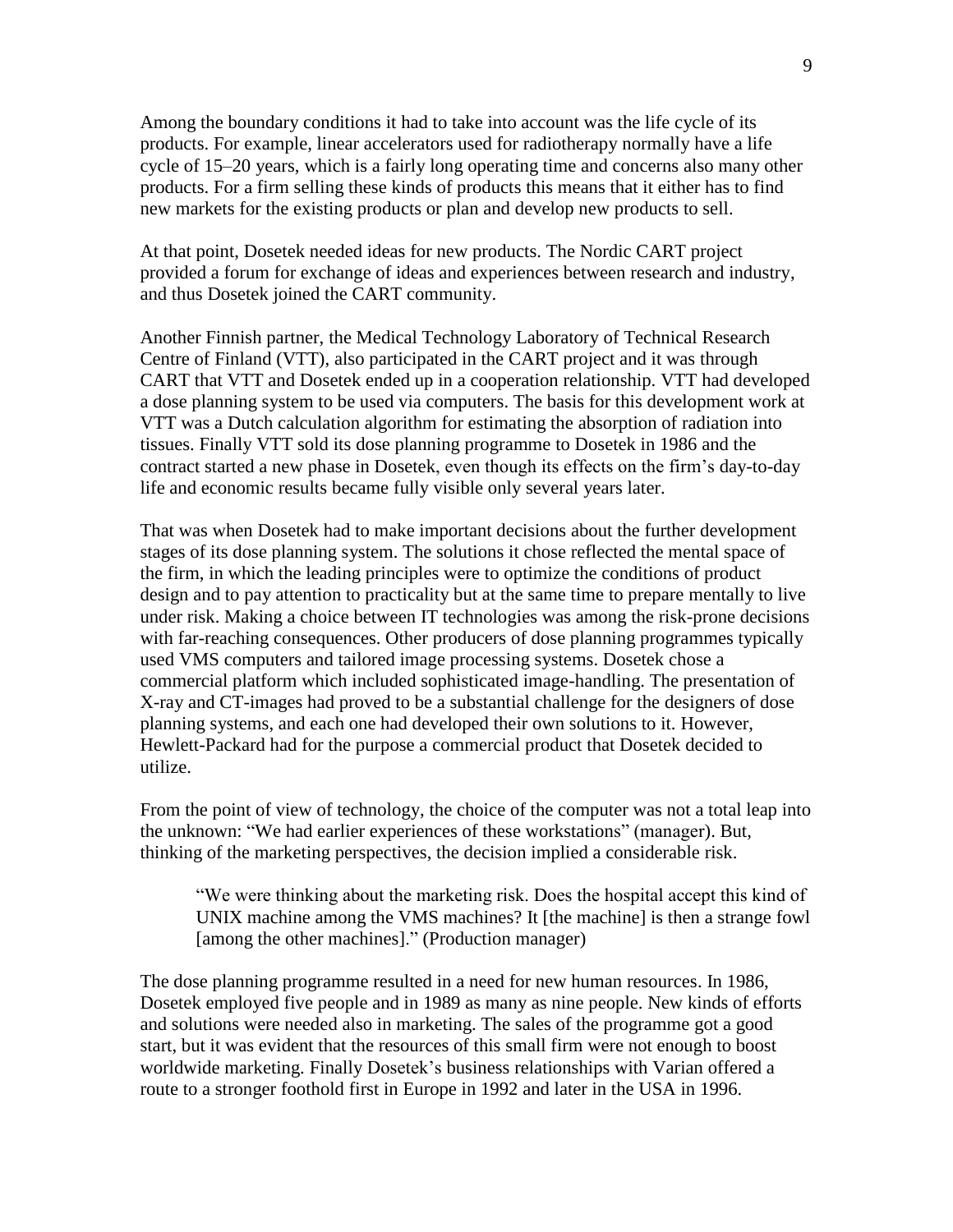Dosetek's business relationships with Varian proved out to be highly beneficial. In 1993, the two firms' ties were tightened when Varian bought Dosetek. Selling the firm was not an easy solution to the founder of Dosetek, who nevertheless considered it necessary for the future perspectives of the firm and sarcastically commented on the situation as follows: "[The firm's] soul is lost, but money is coming in". The firm started a new period under a new name Varian-Dosetek as a unit of the international company. It continued its radiotherapy equipment production as well as further development of the dose planning system. However, the context of doing the work changed fundamentally. The new ownership arrangement resulted in a growth period, during which the number of the unit's staff gradually increased from 9 to 60. The working environment became more international, and the unit gained a number of international cooperation partners. In economic terms, the new period was very successful. The development of the dose planning programme proceeded favourably, and the product became the best-selling software of its field in the world. For the staff, however, the new context was not unambiguously a positive experience. Formalization of activities and the felt presence of the parent company changed the rules of organizational action and culture.

Dosetek's mental space was vitalized via the new international cooperation partners. It had already earlier actively participated in different kinds of development projects and appreciated the possibility to have a wider international cooperation, taking it as an opportunity and challenge. Even though these new incentives in the mental space were valued, this positive effect did not compensate for the fact that the physical space – rules and procedures – started to intrude into Dosetek's internal autonomy.

During the firm's first years under Varian's ownership, Dosetek's employees were able to resist too strong an influence exerted by the parent company by guarding well the boundaries of their own social space. Although the company headquarters held the reins and all plans needed an approval from California, some amount of independence in decision-making remained within the unit. The situation changed in 1999 when Varian reorganized its activities worldwide and continued under the name Varian Medical Systems. As a result of this, the unit in Finland was renamed Varian Medical Systems Finland Oy. Both symbolically and concretely this meant breaking the historical ties with a company called Dosetek. Despite this, the firm continued to grow; at the time of writing this article, the number of its staff amounts to about 90. From the viewpoint of the staff, who felt that regulation by the parent company penetrated the unit's all activities and culture and that the logic of the quartal economy became the guiding principle of its activities, the growth period did not bring with it only positive effects. Feelings of dissatisfaction increased among the staff and finally some key persons left the unit, including some of the most qualified programmers and the production manager, who had worked as the founder's right hand from the beginning of the firm.

Product development at Varian Medical Systems had proceeded towards the early CART vision, i.e., the integration of the radiotherapy process with the information system, and gained commercial success in that development path. However, Dosetek's employees were sceptical about the usability and technological properties of the information system.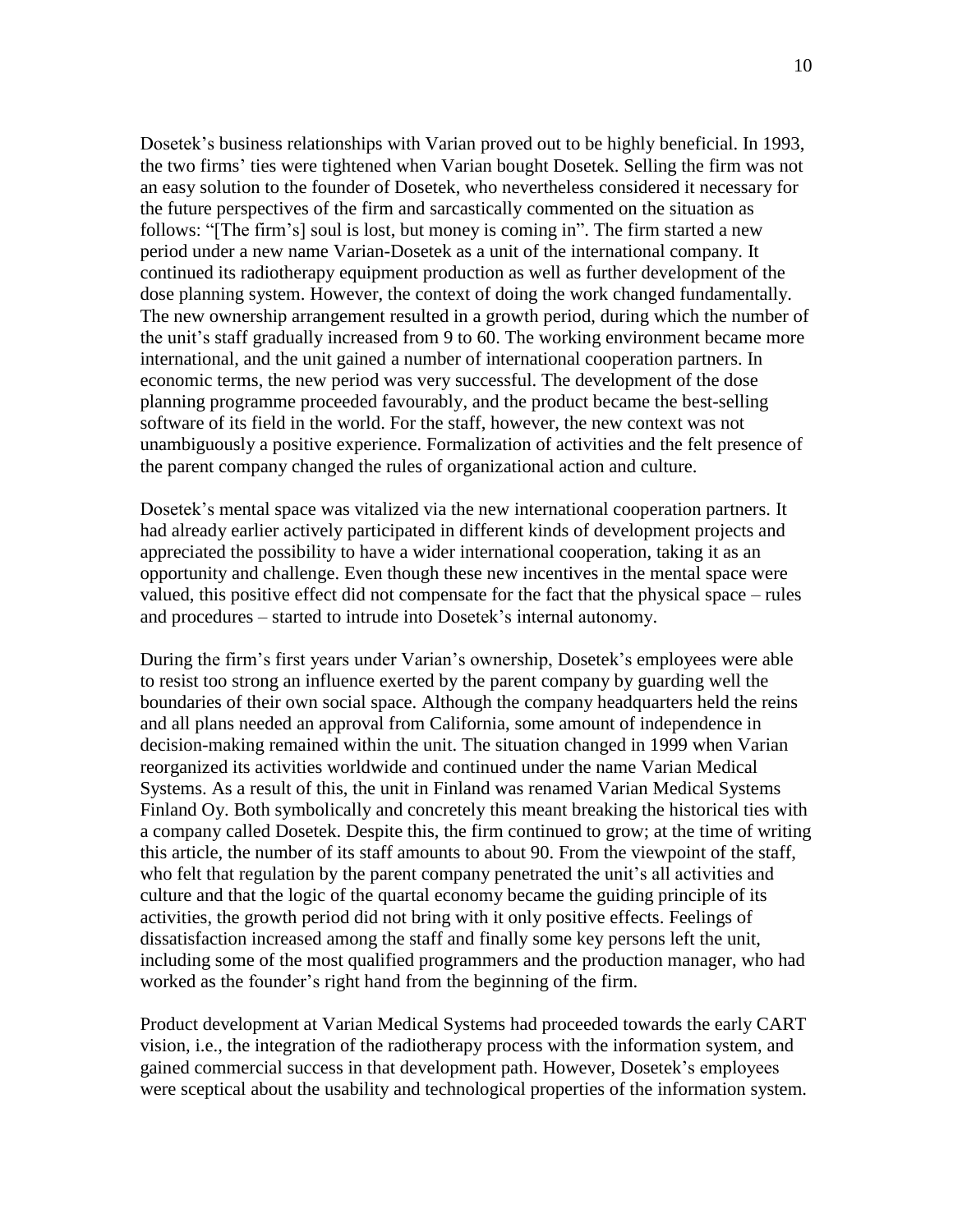They considered that the system had become too huge and too difficult to install and maintain. They were also sceptical about the possibilities of the company to develop more elegant technological solutions and were of the opinion that it would require going back to basics and taking a fresh start towards new technological solutions. The founder of Dosetek, however, did not consider this to be possible within the present organizational context:

"It should be written anew but this kind of company that lives according to the cycles of the quartal economy does not invest in anything entirely novel."

# *Innovation processes and the dynamics of spaces – A comparison of the cases*

The two case firms, Helax and Dosetek, are similar in many ways. They are both small high-tech firms that realized their cooperation potential in product development in a joint Nordic forum in the 1980s; they had similar main products, and during their development path they both eventually ended up as units in large international companies. Here we, however, pay attention to the factors that made them substantially different as contexts of innovation activities. We interpret these differences through the concepts of physical space, social space and mental space, and the mutual relationships between the three spaces.

The financial basis of the firms at the start contributed directly to the form of their physical space and indirectly to their social and mental spaces. In its start-up phase, Helax had venture capital that enabled the firm to run its operations for three years without revenues, which in turn created a physical space from the perspective of development activities. This is to say that the tangible outer limits for activities allowed and were supportive of development, innovation and science-based orientation without much attention to business-like affairs. At a later stage when more attention had to be paid to financial matters, customers, markets and organization of production, the physical space had to change, and it did change with tension-filled consequences.

At Dosetek, the situation was different. From the beginning it had to make money for its development activities by selling its products and services. Thus, Dosetek sought innovations within its physical space which was originally formed for running the business and taking care of interfaces with customers and market issues but which at the same time also had to acknowledge the need for innovation. At different stages of the firm's development path, its market prospects gave an impetus to innovation activities. The following excerpt exemplifies one of such situations:

"Then became a stage that we had sales but it was decreasing in Finland. The radiation products business proceeds [in cycles]. Almost all [clinics] buy at the same time new machines and equipment. It goes in 15–20-year cycles. Then one has to wonder what to do when the sales finishes. One doesn't live only on [producing and selling] measurement equipment [which were the first products of Dosetek]." (Manager).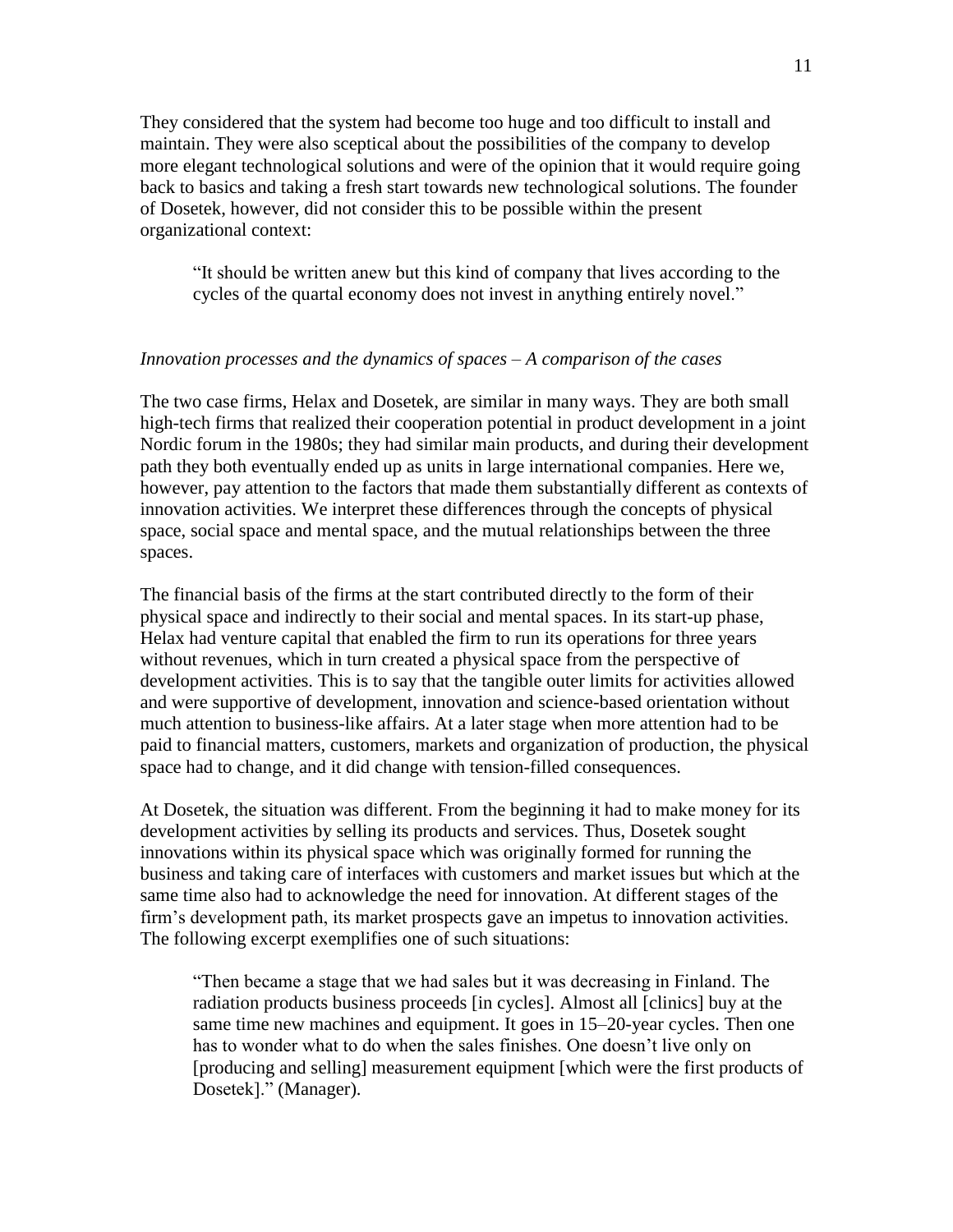Human bonding always shapes social spaces. In this case, both Helax and Dosetek had a relatively strong firm identity, which gave their social spaces a particular character. There were, however, some substantial differences in their identity formation, which in turn affected interaction between different expert groups. At Helax, the divide between the core group and the others led, even though largely unintentionally, to the emergence of inclusion/exclusion mechanisms. The "we" did not refer to the entire staff but to the core group, as the following reflective statement, for example, reveals:

"Then we took a look at our employment records…this company has had a turnover of new people that is one and a half times its size in the last five years. But we say that in this company nobody leaves. Why do we say that? Because the 20 core people, they never leave. These are the people that express the mission, these are the people that ARE Helax." (Saemundsson, 2004, p. 418).

At Dosetek, the relationships between different groups were more about differences in competences than about differences in the meanings related to the importance of the specific expertise for the firm. The owner-manager, who had good experiences of having one of the physicists as his right hand but who also recognized the high value of the IT experts' work for the success of the firm, expressed openly his admiration for both groups. One example of the success was an invention (concerning reverse dose planning) made by one of the IT experts, which gave competitive edge for the firm. The following excerpts illuminate how the experts themselves saw the situation.

Interviewer: "The firm is in the field where the know-how of physicists and IT experts (programmers) is needed. How has it worked?"

Physicist: "I studied myself computer sciences on the side of physics. We were no computer gurus. One can say that my skills [in computers and programming] were not good but somehow satisfactory for the tasks…When the calculation lasts long [the IT people] share it to many processors, they optimize it. We [physicists] make the rough code. We say that the calculation task would be this…this should be calculated quickly, we can do it slowly."

IT expert: "Mainly the physicists have worked on the borderline between the firm and the customers, while the programmers have built the programme. This is a fairly reasonable division of tasks… But when the physicists have taken over the customer borderline, the programmers did not have sufficient knowledge of the needs of the customers. Some physicists were awkward code makers: intelligent enough to make their programmes work in spite of crucial in-built errors in them. The difference between a bad code maker and a physicist is that an ordinary programmer cannot make the badly planned programme function but for a topphysicist everything is possible…Fortunately many [physicists] finally became quite skilful in their work."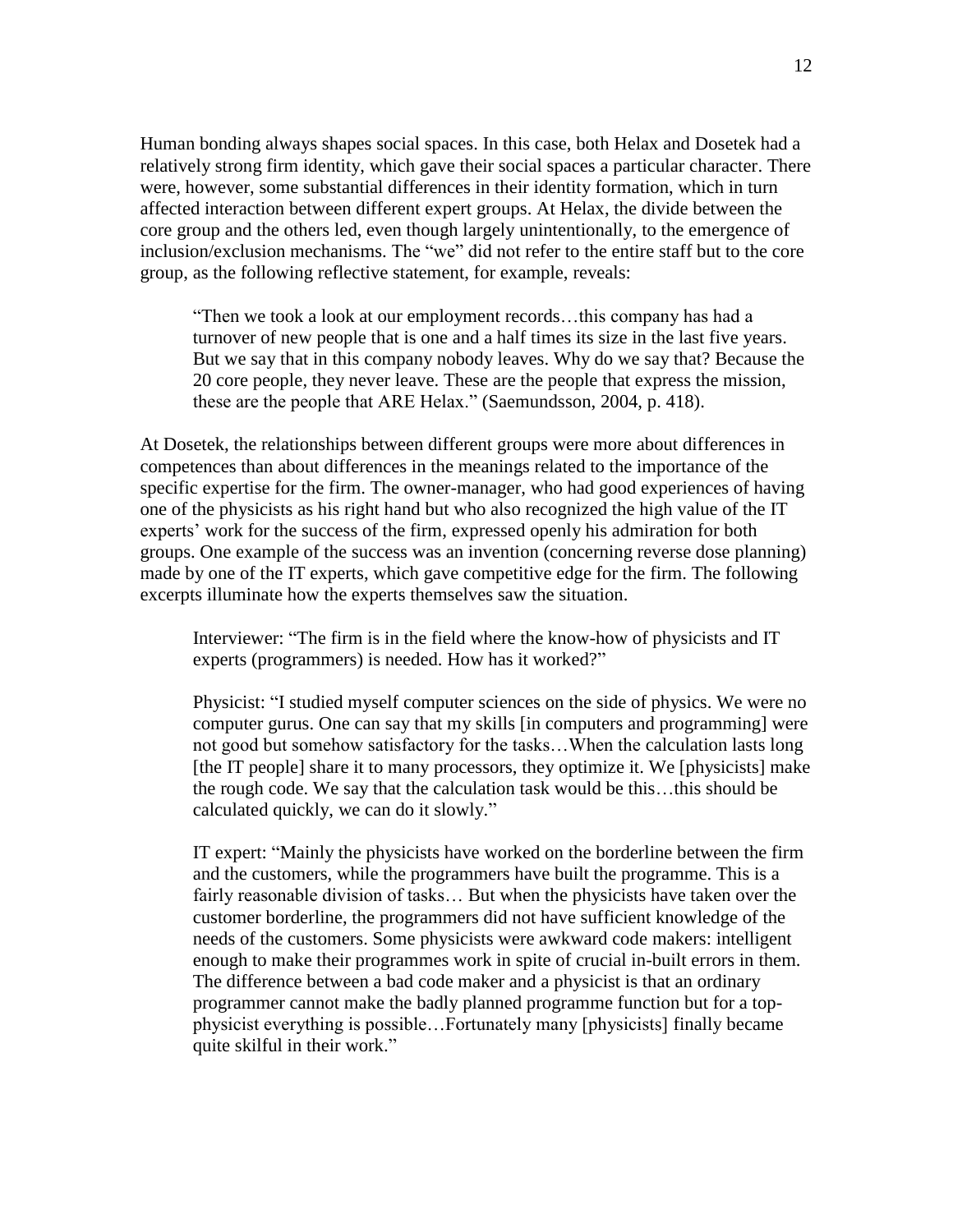In the shaping of the mental space (or, in fact, mental spaces) at Helax, two starting points were decisive. One was the CART vision to which the founders and the early stage staff were committed and of which they had a shared understanding. The latecomers did not have the same passionate commitment, which led to differences in mental spaces. Another starting point was the background of the founders and their colleagues in the scientific community. The development of algorithms illustrates tellingly the norms and ambitions derived from the scientific community.

"They tried in algorithm development to get more complicated calculation methods, the kinds that would give the absorbed dose distribution more exactly. To date, Helax has not been able to utilize the extremely effective algorithms that they have developed. At first the calculation capacity was not sufficient. It took even six hours to make the dose plan if one wanted an exact absorbed dose distribution. Such a concept doesn't do well in interactive working… Dosetek's concept was lighter. They applied algorithms which had been found reliable." (Clinical physicist)

For many years Dosetek had been a one-man firm. The orientation of its founder had played an essential role in the formation of mental space at Dosetek, whose characteristics included active search of opportunities and openness to new ideas with a focus on product development. These features remained with the firm throughout its growth period. An illustrative example of the characteristics of Dosetek's mental space was the founder's orientation to keeping abreast of technological development.

Manager: "One thing is that one must run after those who make the hardware at a reasonable price. [But] it must be most updated technology. I myself read pretty much many kinds of journals and magazines…For example, about the development of Windows NT, I read about it much ahead." Production manager: "Peter (the manager) has had a habit of buying the most sophisticated machines and equipment. It has been a distinctive feature in that work environment."

As pinpointed earlier, what gave Dosetek its competitive edge in comparison to Helax were the choices made in acquiring IT technology. Another example of the characteristics of its mental space was its employees' willingness to accept risks in development projects.

"These co-operation partners… Some of these [projects] have been the kind that do not yield anything for the products, but we have had nets in many directions [...]. Looking at this matter in retrospect, one can see that we have been involved in many (kinds of activities). It felt natural, and new co-operation partners appeared, and even more would have been willing to co-operate [...]. I have a feeling that we succeeded pretty well in many of them. Some total misses have occurred […] but nobody can do these without any failures […]. Funding from TEKES [Finnish Funding Agency for Technology and Innovation] made it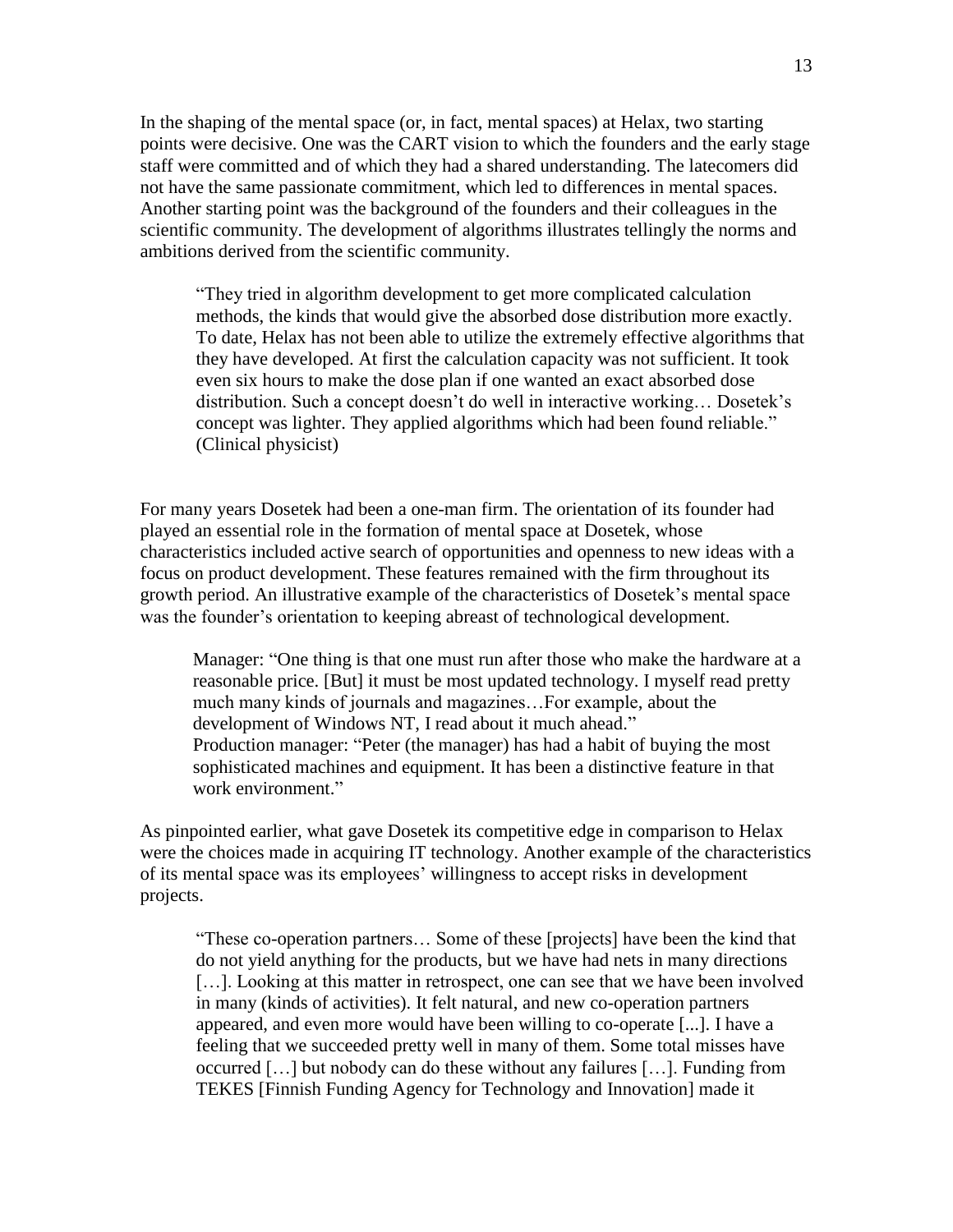possible to start tentative projects, which perhaps did not always lead to anything [...]. [Such funding] allows even misses along the path." (Production manager)

Although spaces are, according to Hernes (2004a, p. 127), ever-emergent, stages of relative stability and stages of change can be seen in them. The integration of both Helax and Dosetek into large companies was a stage at which interaction between the spaces brought about changes in their physical as well as social and mental spaces.

For some employees, the firms' new positions as parts of large companies changed very concretely the physical conditions of work. Internationalization, for example, increased the number of some people's travel days substantially:

"At that time the normal pace of work was to take a flight from Helsinki to New York on Sunday… and to be in Palo Alto in the evening at 23:00. In the morning at 7:00 there was a meeting. Three days, Monday, Tuesday and Wednesday [work]...on Friday morning back in Helsinki. Then on Monday maybe to Holland or Switzerland. Probably it was just the [travelling] which made it a heavy job." (Production manager)."

But even more than this fact, the change in social and mental spaces was affected by the changes in the forms of control and in financial control in particular. As Hernes (2004a, p. 94) writes, " in fragmented reality where actors are interdependent, while at the same time being institutionally and physically displaced from one another, financial control becomes an almost universal substitution for other forms of control". At Helax and Dosetek, financial control was concretely visible in the time span and priority setting of activities. The following extracts from interviews conducted at Dosetek reveal that also conditions of innovation activities were affected:

Interviewer: "Was it so that these guys who went to work for Google saw that they no longer had a sufficient number of challenges [to meet] in these conditions?"

Managing director: "Well, yes, and another reason obviously is that a company that is managed as efficiently as this is to such nerds too pressing a place… First there is such a steady growth the whole time, no new innovations come, and then there is the continuous panic […] work is done in panic and panic.

Production manager: "I too have such a feeling […] what's stressing in this kind of development is the rush from hurry to haste."

At both Helax and Dosetek, consciousness of the boundaries of social space increased, as did also willingness to guard the boundaries, which was done principally by protecting autonomy to the extent it was possible under the given conditions. The protection of autonomy extended also to mental space, especially in issues of priority.

After becoming a unit of MDS Nordion, Helax was given a new focus: instead of concentrating on radiotherapy only, the firm needed to cover also other cancer therapy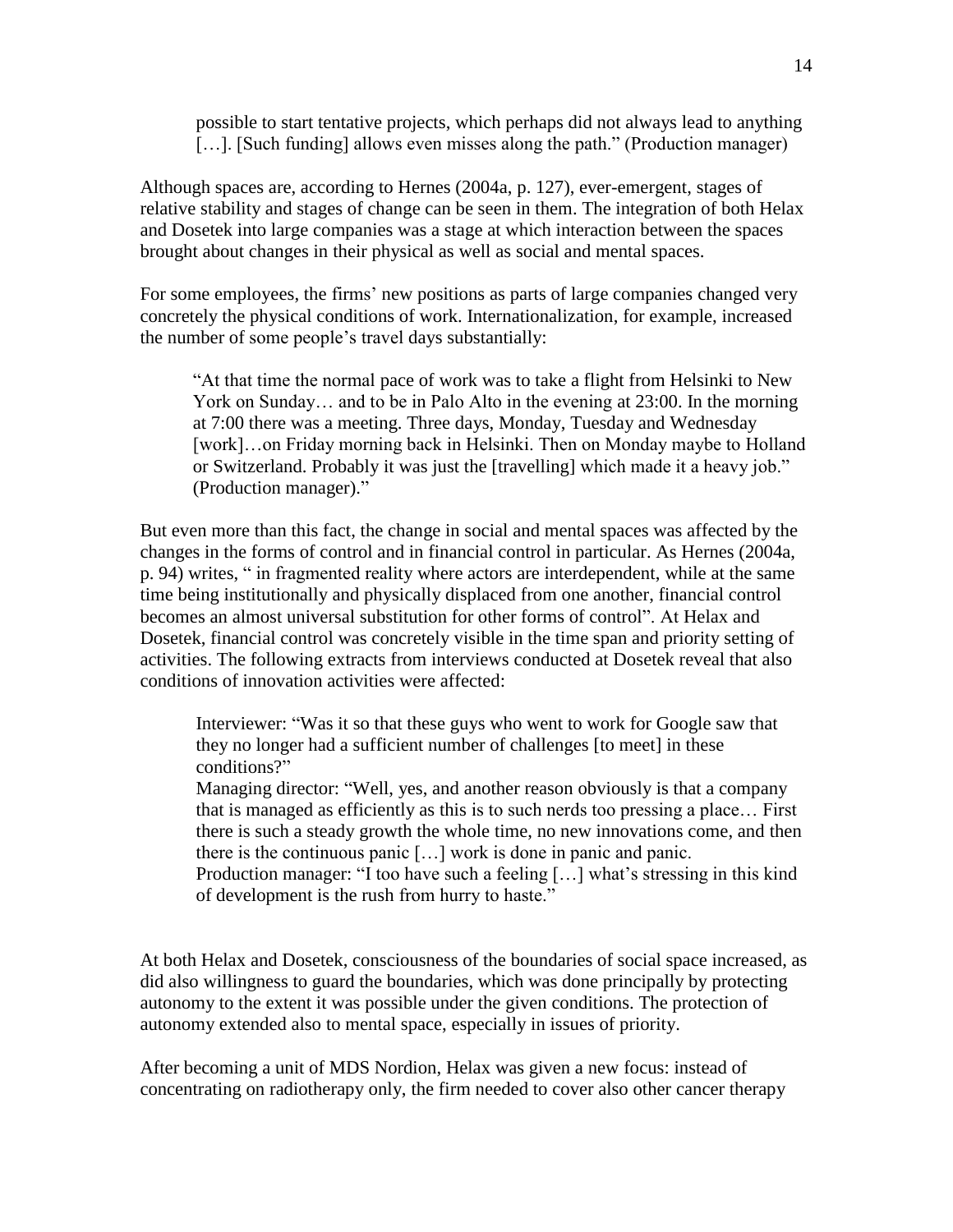methods. In spite of this, the new focus did not structure the day-to-day activities of the firm. As Saemundssen (2004, p. 421) states, the original CART vision "continued to thrive and dominate the activities of the firm." One obvious explanation for this is that the CART vision formed such a strong basis for the identity of the key staff that in the changed situation they would not give it up, because it would have meant sacrificing their identity as Helax's employees.

Dosetek's integration into Varian meant that its development plans were scrutinized by Varian's headquarters. One area in which these plans differed from those in Varian included matters related to information technology. Dosetek's employees had planned to write a computer programme to be used by personal computers (PCs), while Varian opposed these plans:

"We had to fight pretty much with Varian about going into the PC world. The Swiss had made all verification systems into UNIX…of course they did not want to start to use PCs. It was a crusade that we made." (Manager)

Since Dosetek's development plan was based on its staff's interpretation of customer needs and development trends in technology, they were committed to fight for their possibilities to continue along the route they had chosen. They won the battle, and in retrospect, their line was the right option. From the perspective of financial control, it was, however, a risky decision. A move to PCs took altogether 8–9 years, which was more than anyone involved could have expected.

Even though we can identify the same strong reaction in both firms to guarding the boundaries of their social and mental spaces, we can also identify differences in their modes of action. At Helax, autonomy was protected to the extent that it closed doors to interaction with the parent company and was perhaps one reason why the expected benefits of the merger could not be reaped. At Dosetek, interaction with the parent company and its units took place on many levels and the merger proved out to be financially successful, even though also more pessimistic tones could be heard, especially in issues concerning innovation perspectives.

### *Discussion*

In this article we employed case study methodology. Comparing the two case firms in question, which are quite similar to each other with regard to their field, main product, size and geographical location, helped us to highlight their divergent conditions for innovation activities. The case firm Helax was examined through a secondary analysis by taking a different perspective from that in the original study (cf. Heaton, 2004). The case of Dosetek is based on an in-depth study conducted by the authors. In both studies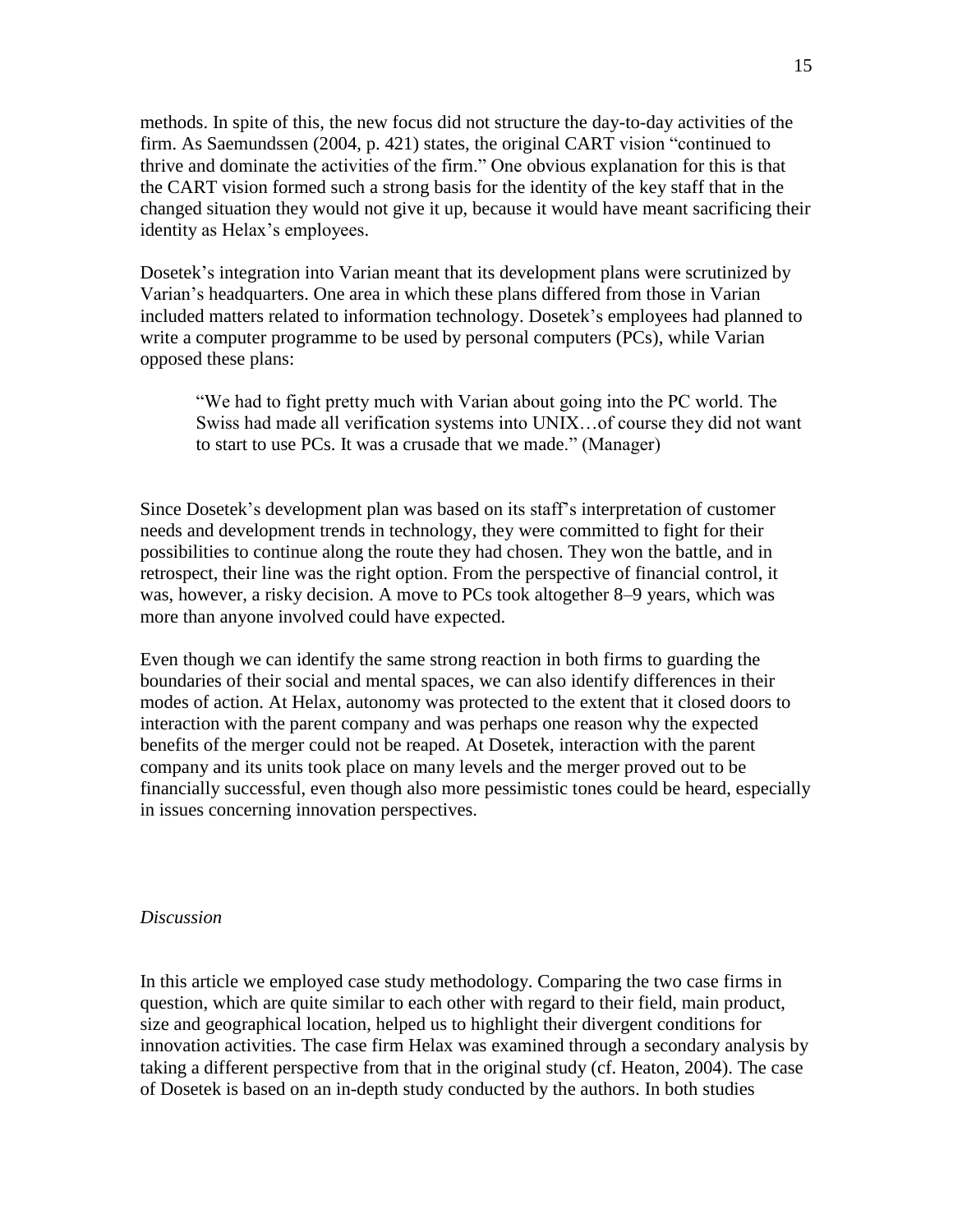different kinds of data sources were applied, as is the customary practice in case studies (Yin, 1989). The comparative setting enabled us to put into perspective the meaning of certain factors and choices made by the firms which shaped the development paths of the firms.

This study has a contribution to make to the understanding of how innovation activities can be supported or hindered in small high-tech enterprises. It illuminates especially three aspects that are of importance both for research and management.

Firstly, through the process view the study underlines the variation in the requirements and conditions for innovation activities at the different stages of the innovation process. The case of Helax represents a typical innovation process in a small high-tech firm that starts from an idea created by a few devoted people and proceeds through growth periods to nurturing its product(s) on the market. Dosetek differs from this pattern by both selling its services and products and generating new ideas in parallel already from the start. The process view brought forth the continuity of the innovation process and presented it to be a more complicated process than a customary presentation of the development stages starting from having an idea that leads to production and finally to the market (e.g. Taatila *et al*., 2006). The dose planning products of the firms can be characterized as radical innovations. However, they were in a very different shape at the time of the research than when they were first launched to the market. Such product shaping is typically called incremental innovation. The cases illuminate that the border between radical and incremental innovations can be fuzzy. The degree of newness of knowledge that according to the definitions differentiates radical and incremental innovations is only a suggestive criterium (e.g. Dewar and Dutton, 1986). There are differing degrees of newness also in incremental innovations. For example, the move to personal computers in dose planning required basically new thinking in programming work and was a lengthy process which required solving a big number of technical problems.

Some writers rightfully draw attention to the tension between continuity and change, or as Crossan *et al*. (1999) define it, to the tension between exploitation and exploration. A further development in problem posing would be to simultaneously ask questions about the tension between continuity and change and about the tension between innovation activities and the mainstream activities (cf. Kanter 1989, p. 45), i.e. the already established and already understood ways of running a business. The cases presented here represent examples where hardly any stage of a development path can be accurately described as having been steady. The turbulent environment caused by the development of IT technology pushed both firms towards smaller or bigger changes over the years.

Secondly, the study illuminates how the structures for innovation activities shaped along with the development phases of the firms. We approached these structures by differentiating physical, social and mental spaces. The cases conform roughly to the pattern of the dynamics of spaces through organizational evolution as sketched by Hernes (2004a, pp. 132–4). The comparison of the cases shows, however, that the internal lives of two relatively similar firms are not similar and thus deserve more nuanced approaches from research. As a generalization we suggest that the adherence of the founding group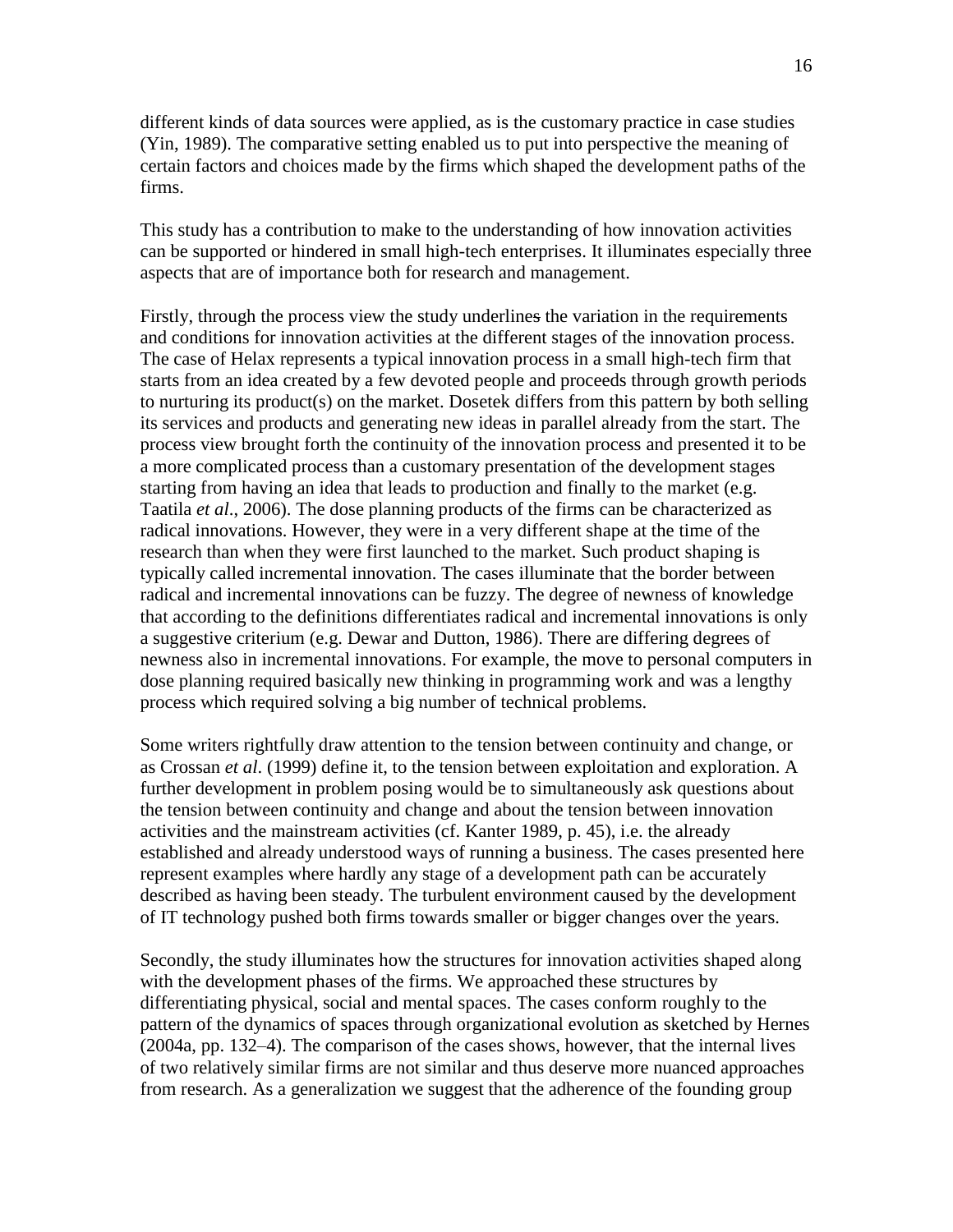of Helax to the firm's original identity as a counter-reaction to coordination, regulation and control might be the case also in other spin-off firms and that the strong personal influence of the founder of Dosetek on the firm's social and mental spaces might describe also other firms starting as one-man firms.

Thirdly, the study contributes to the field of studies of product development and particularly to the issues of cooperation in development work. In her study of design engineers, Kaija Collin (2006, p. 405) characterizes product design and development as collaborative and "messy" practices in multi-professional teams. According to her, such a context and such demands form an innovative and creative practice requiring continuous learning. As she says, "learning subsumes in design practice itself" (ibid., p. 409). Her study showed that shared problem solving and shared practice place special demands on the social life and maintenance of sense of community in an organization and play an essential role in learning. We consider that the three-pronged distinctions between the aspects of space provide useful conceptual tools to grasp empirically the organizational prerequisites of the social life and sense of community in organizations. We argue that this kind of conceptual framework is widely usable in questions of workplace learning, i.e. also in other fields than innovation activities. Here we refer to the challenges posed by Stephen Billet (2004) concerning workplace learning. Central to his view of workplace learning is to see it through participation in workplace activities and interaction and, based on this understanding, he proposes that "more than seeing workplaces as physical and social environments, they need to be understood as something negotiated and constructed through interdependent processes of affordance and engagement" (ibid., p. 321). The concept of space presented here might provide a view not only on the regulation and affordances of work activities (or using Billet's term, participatory practices) but also on the shaping of the spaces along the engagement of those doing their work.

We acknowledge that empirical studies of the qualities and dynamics of spaces as conditions for innovations are complicated and that our study also leaves room for improvement. We assume, however, that attention to boundaries circumscribing spaces might provide a fruitful basis for further studies on some key questions of learning and cooperation in innovation activities. Boundaries could be studied in all types of spaces, and the functions of the boundaries in each of them could be delineated. Boundaries could also be studied on the basis of the dimension of their tightness and permeability. According to our observations, tightness or permeability is not unambiguously a good or a bad thing. In favourable conditions tight boundaries in mental and social spaces might generate coherence, which might motivate high-level performances. An example of this is the scientifically ambitious development of algorithms at Helax. Nevertheless, tight boundaries can become barriers to innovation activities if a need arises to seek new opportunities beyond the existing knowledge base or if a knowledge mix is necessary. The dose planning programme provides an example of a product concept in which the need for integration of different knowledge bases is in-built. At Dosetek, the permeability of boundaries in the mental and social spaces of different occupational groups provided a better possibility to mix various knowledge bases in the planning process than at Helax. For example, at Helax, physiological knowledge related to radiotherapy was valued,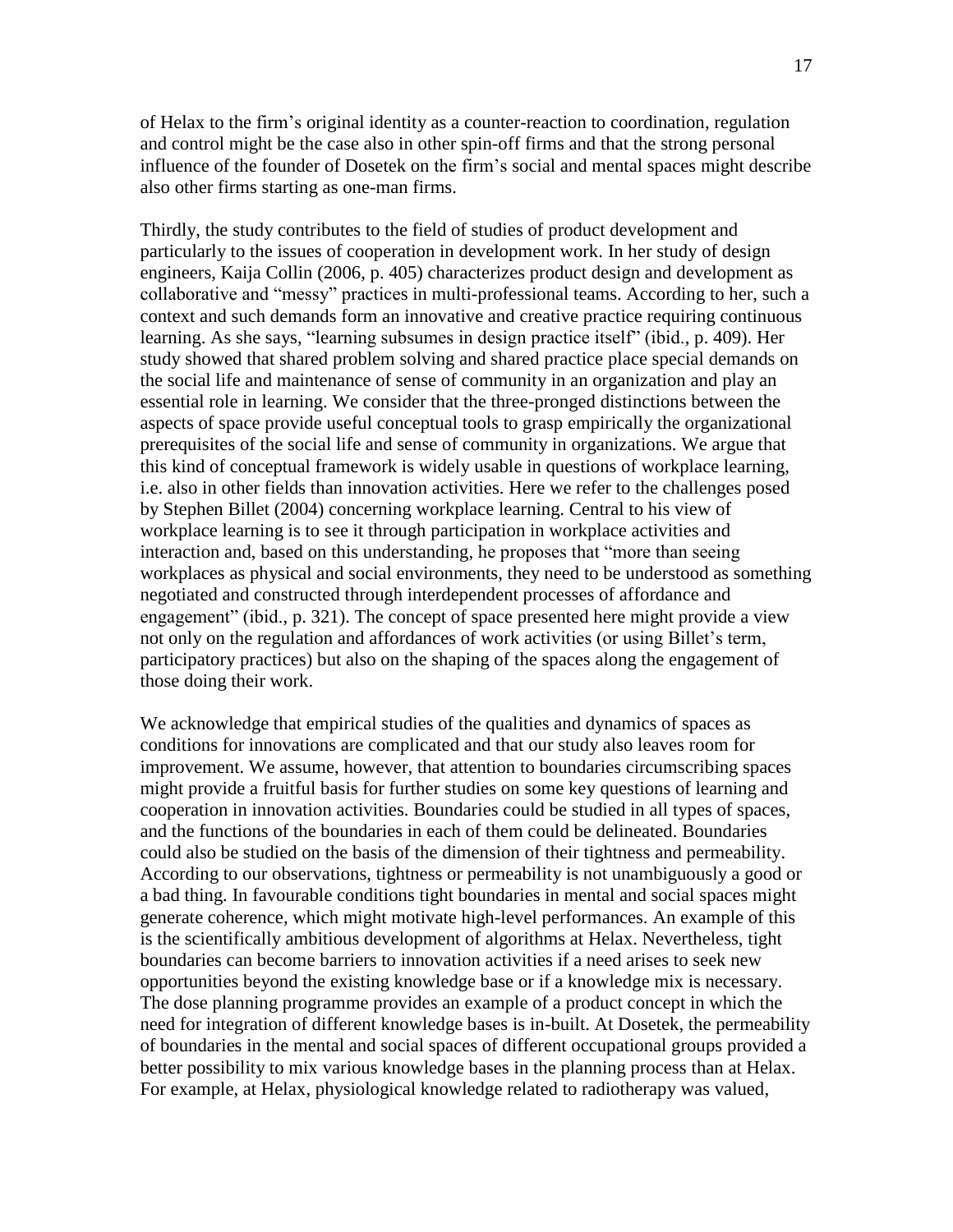while IT expertise was seen to play a supportive role only. Dosetek, instead, did not have such priority settings between these knowledge areas and, partly due to this, for example, got a chance to celebrate a breakthrough in reverse dose planning, which was made possible through an invention by an IT expert.

We have here dealt with spaces within firms. As far as innovation activities are concerned, it is important to be aware of the fact that spaces do not remain within an organization but extend beyond its borders. From the start the CART project functioned as a learning environment for both firms and created mental and social spaces in which representatives of the firms were present as participants. In the course of time, different kinds of development projects created other kinds of mental and social spaces, which also extended beyond the borders of the firms. Within the confines of one article we need to limit our view on the inside processes of the firms and do by no means claim that this is the full picture of all the influencing factors and conditions. When innovation activities are looked at from inside the firms, it seems that paying special attention to the boundaries of spaces and interaction between the spaces would increase our understanding of the questions of cooperation and learning around innovation processes, but the framework can also be exploited in exploring the relationships external to the organization.

# *Conclusions*

Innovations and the capability to innovate are vital in knowledge societies and in global competition where new knowledge and innovations play a crucial role (e.g. Castells, 1996). Nations and international organizations (e.g. the OECD and the EU) have launched programmes to support innovations and to increase research and development activities related to them. As a multidisciplinary field, research on innovations has succeeded to generate relatively many research activities in some areas, e.g. in questions of networking, while some others have received minor attention. In-depth studies of innovation processes belong to the latter category, particularly studies containing theoretical tools that help to transfer the lessons learned from a special case to other cases. The concepts of physical, social and mental spaces were used here to facilitate the understanding of the structural, social and mental settings that may support innovations but that may also set barriers to them or create a tension-filled context for innovation processes and related learning as well as knowledge activities.

Our study suggests that support strategies and support measures for innovations would benefit from the perspective of spaces in examining the organizational prerequisites for innovation processes. These innovation processes are not similar everywhere but differ by, for example, sector, field of knowledge and type of innovation. There, however, are some generic processes which in Keith Pavitt's (2005, p. 109) words are "coordinating and integrating specialized knowledge, and learning under conditions of uncertainty". Researchers on innovations emphasize that innovations today are not solo acts but require multiple players both inside an organization and across its borders (e.g. Bessant and Tidd,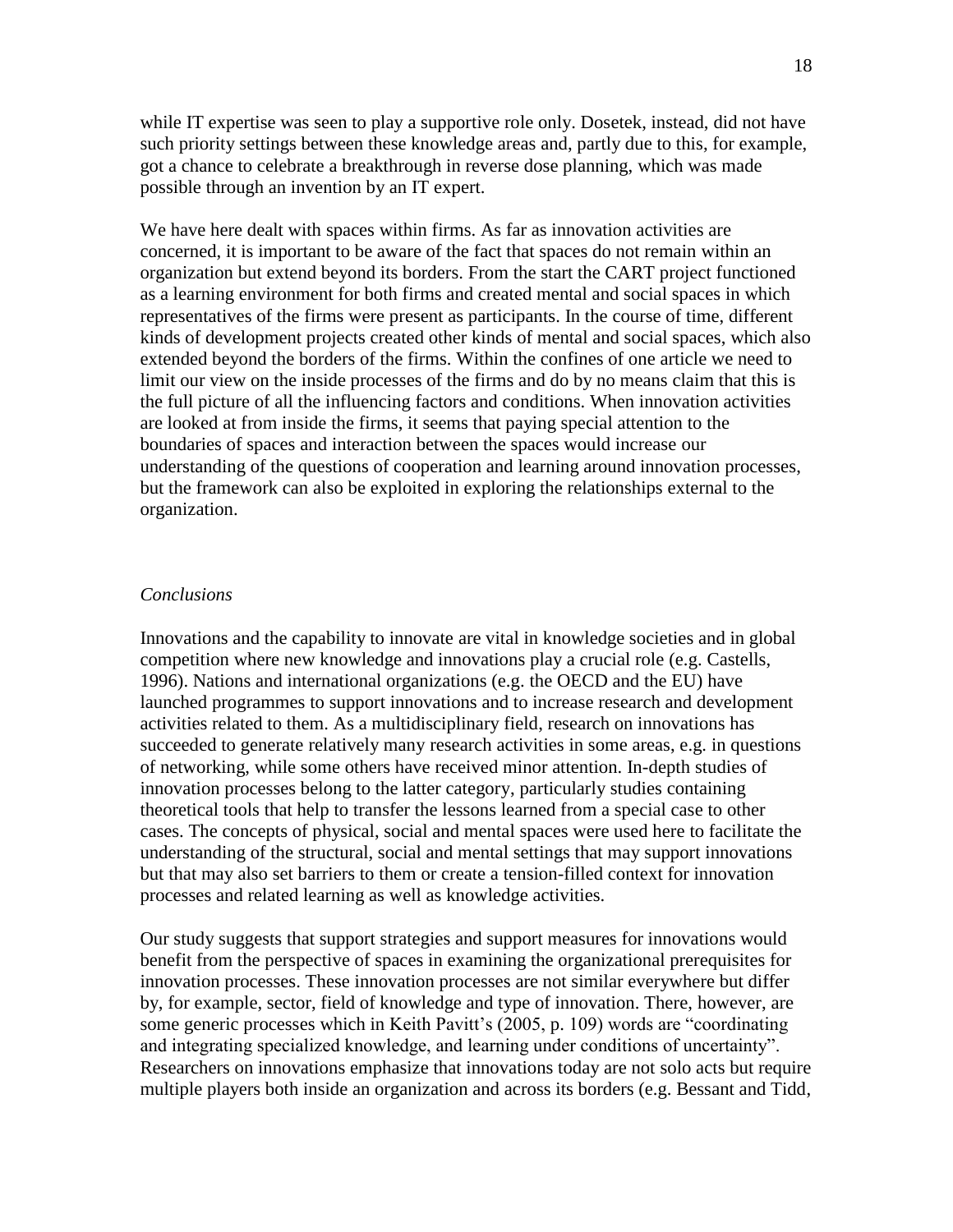2007, p. 20). Innovation processes need to be managed and organized and they need to have some strategic bearing among the other activities of the organization. Researchers on learning could contribute to the management issues involved in innovation processes by drawing attention to the differentiated demands of integrating specialized knowledges at different stages of the process. In the case examples, the contributions of two expert groups consisting of physicists and IT specialists were of vital importance for the innovation processes.

The cases showed that different types of knowledge can be integrated both through mediation by management and through different levels of cooperation between the experts. We should not place in advance any self-value for direct cooperation and shared practice but where they are needed or when they are productive we should pose further questions about the conditions of cooperation. Following Crossan *et al.* (1999, p. 534), we might ask "What impediments are there to integrating individual perspectives?" The advice derived from our case examples would be to pay attention to the boundaries and especially to the permeability of boundaries within social and mental spaces while seeking supporting and inhibiting factors in the conditions of innovation-related learning and cooperation.

What we can learn from the cases presented here is that transformations in spaces are sensitive to changes in the strategic emphases of the firms. Concerning the case firms, such turning points were the heavy growth periods during which new products gained a stable footing on the market and the period when the firms merged with large companies. Transformations in spaces can be both productive and counterproductive. Therefore we recommend that management should pay attention especially to the following four issues to avoid the counterproductive effects.

Firstly, it is important for the firm to allow its employees reasonable autonomy and degrees of freedom in their creative actions. Secondly, it is advisable to treat delicately the need for group identity, which, at its best, may increase the sense of community, but which may also create barriers to cooperation and broadening the knowledge base. Thirdly, the management system should recognize the strategic value of knowledge of each employee group as well as each group's need to have opportunities to learn and update knowledge for the innovation process. Fourthly, where immediate cooperation across different knowledge areas is vital, the existing barriers to cooperation should be brought down. As suggested here, these barriers might relate to social and/or mental spaces, or as it is often defined in common usage, to organizational culture. Such issues result from social processes and cannot be influenced simply by rational planning. However, as we suggested, the dynamics of spaces is bound to changes occurring in strategic thinking in organizations. In these circumstances, priority setting can influence the formation of spaces, which eventually makes it the key task of management.

#### *References*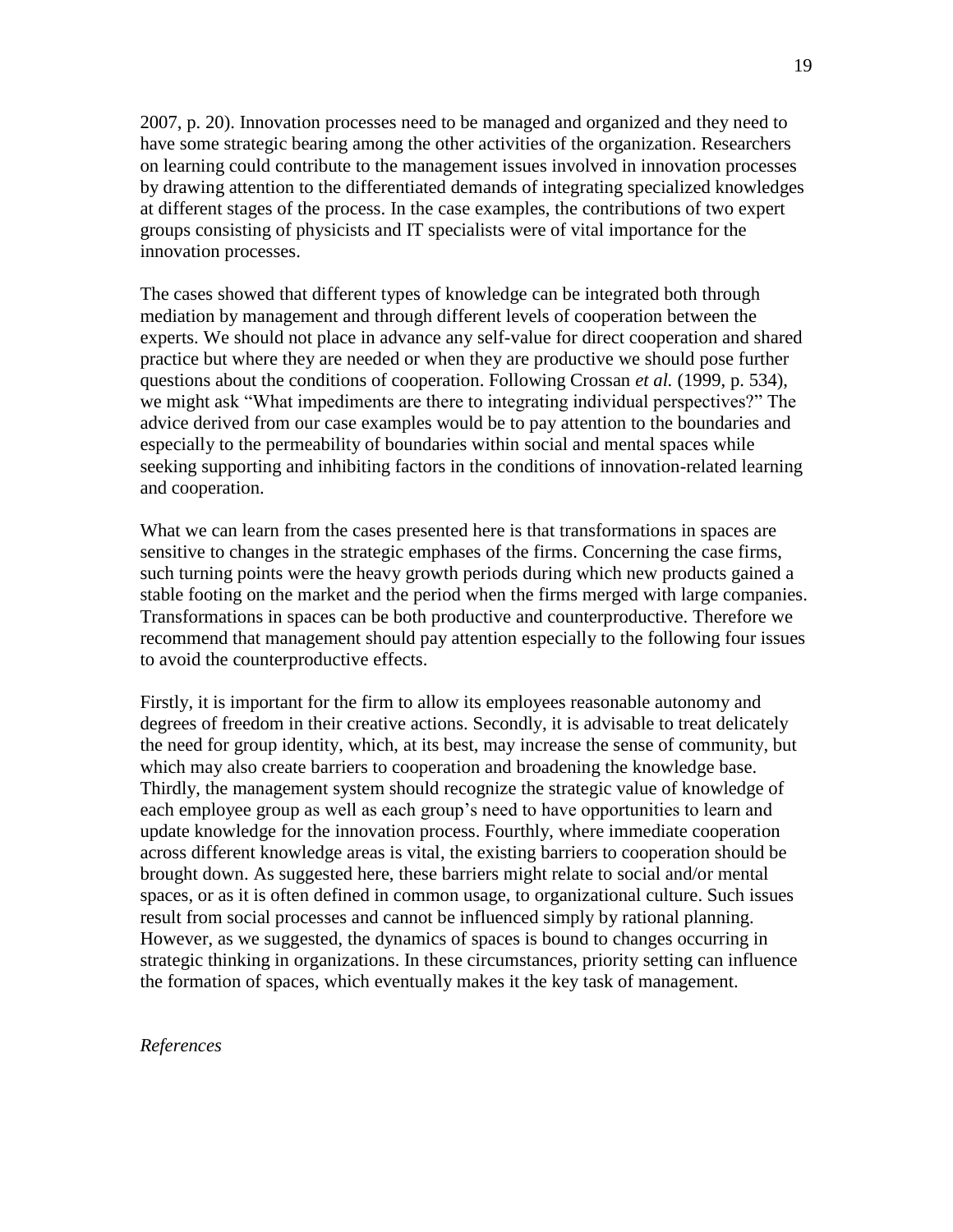- Bereiter, C. and Scardamalia, M. (1993), *Surpassing Ourselves,* Open Court Publishing Company, Chicago.
- Bessant, J. and Tidd, J. (2007), *Innovation and Entrepreneurship*, John Wiley & Sons, Ltd, Chichester.
- Bessant, J. and Venables, T. (2008), *Creating Wealth from Knowledge Meeting the Innovation Challenge*, Edward Elgar, Cheltenham, UK, Northampton, MA, USA.
- Billett, S. (2004), "Workplace participatory practices. Conceptualising workplaces as learning environments", *Journal of Workplace Learning*, Vol. 16, No. 6, pp. 312-324.
- Camagni, R. (1991), "Local Milieu. Uncertainty and innovation networks, towards a dynamic theory of economic space", in Camagni, R. (Ed.) *Innovation Networks: Spatial Perspectives,* Belhaven Press, London, pp. 121–143.
- Castells, M. (1996), *The Rise of Network Society*, Blackwell, Oxford.
- Chell, E. (2004), "Critical Incident Technique", in Cassell, C. and Symon, G. (Eds.), *Essential Guide to Qualitative Methods in Organizational Research*, pp. 45–60.
- Collin, K. (2006), "Connecting work and learning: Design engineers' learning at work", *Journal of Workplace Learning*, Vol. 18, No. 7/8, pp. 403–413.
- Crossan, M.M., Lane, H.W. and White, R.E. (1999), "An organizational learning framework: From intuition to institution", *Academy of Management Review*, Vol. 24, No. 2, pp. 522–537.
- Dewar, R.D. and Dutton, J.E. (1986) "The adoption of radical and incremental innovations: An empirical analysis", *Management Science*, Vol. 32, No. 11, pp. 1422– 1433.
- Dooley, L and O'Sullivan, D. (2007), "Managing within distributed innovation networks", *International Journal of Innovation Management,* Vol. 11, No. 3, pp. 397– 416.
- Fagerberg, J. (2005), "Innovation: A guide to the literature", in Fagerberg, J., Mowery, D.C. and Nelson, R.R. (Eds.), *The Oxford Handbook of Innovation*, Oxford University Press, Oxford, pp. 1–2.
- Fenwick, T. (2003), "Innovation: Examining workplace learning in new enterprises", *Journal of Workplace Learning*, Vol. 15, No. 3, pp. 123–132.
- Heaton, J. (2004), *Reworking Qualitative Data,* Sage, London.
- Heiskanen, T. (2007), "Spaces, Places and Communities of Practice", in Heiskanen, T. and Hearn, J. (Eds.), *Information Society and the Workplace. Spaces, Boundaries and Agency*, Routledge, Taylor & Francis Group, London and New York, pp. 3–25.
- Hernes, T. (2004a), *The Spatial Construction of Organization*, John Benjamins Publishing Company, Amsterdam/Philadelphia.
- Hernes, T. (2004b), "Studying composite boundaries: A framework of analysis", *Human Relations*, Vol. 57, No. 1, pp. 9–29.
- Kalliola, S., Nakari, R. and Pesonen, I. (2006), "Learning to make changes Democratic dialogue in action", *Journal of Workplace Learning*, Vol. 18, No. 7–8, pp. 464–477.
- Kanter, R.M. (1989), "Swimming in newstreams: Mastering innovation dilemmas", *California Management Review*, Vol. 31, No. 4, pp. 45–69.
- Kanter, R.M. (1990), *Jättiläisten tanssi [When Giants Learn to Dance],* Finnish translation by Maarit Tillman, Kustannusosakeyhtiö Otava, Keuruu.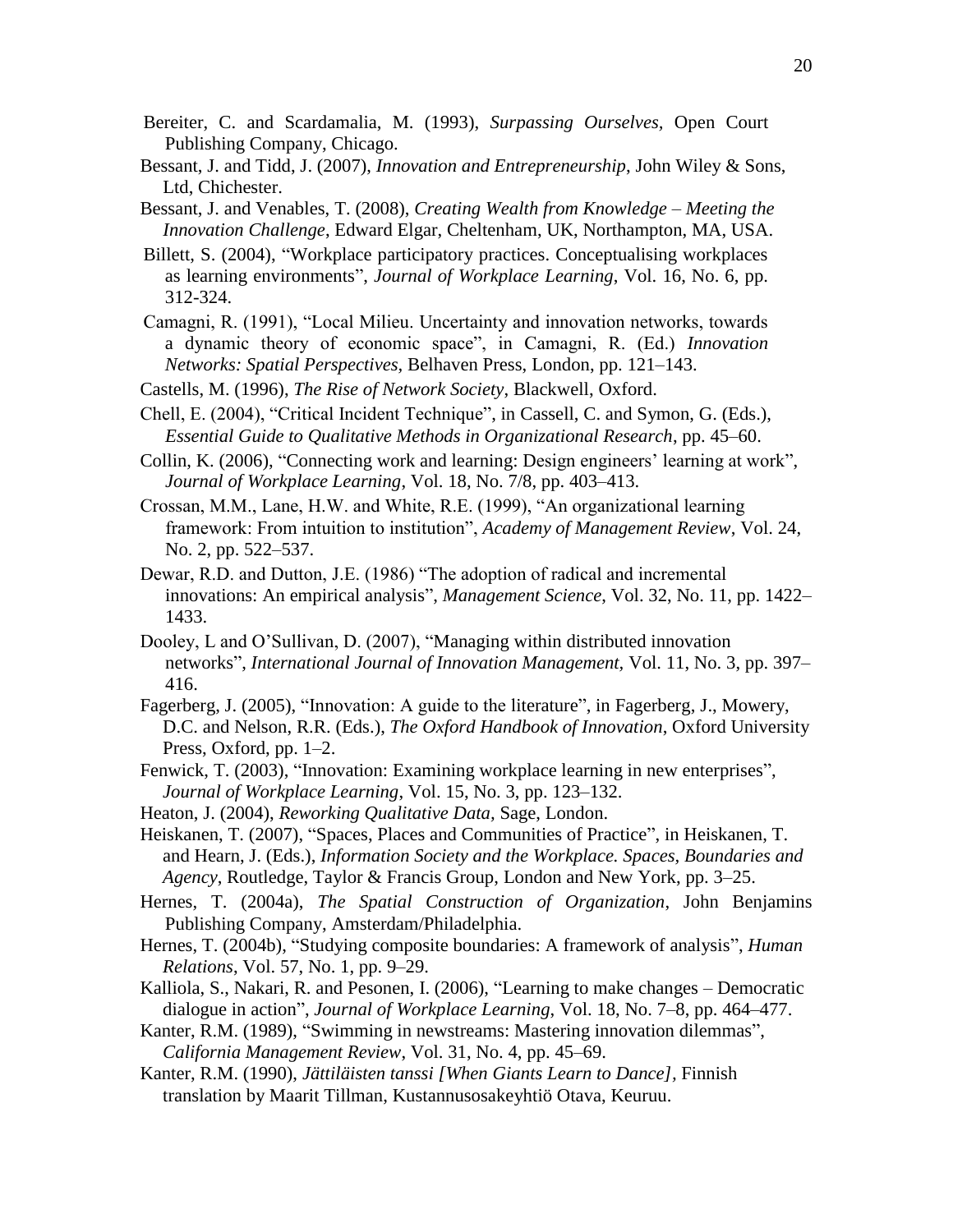- Kautonen, M. (2006), *The Regional Innovation System Bottom-up: A Finnish Perspective*, Tampere University Press, Tampere.
- Keeble, D. and Wilkinson, F. (Eds.) (2000), *High-Technology Clusters, Networking and Collective Learning in Europe*, Ashgate, Aldershot.
- Lam, A. (2005), "Organizational Innovation", in Fagerberg, J., Mowery, D.C. and Nelson, R.R (eds.), *The Oxford Handbook of Innovation*, Oxford University Press, Oxford, pp. 115–147.
- Lave, J. and Wenger, E. (1991), *Situated Learning – Legitimate Peripheral Participation*, Cambridge University Press, Cambridge.
- Lazonick, W. (2005), "The Innovative Firm", in Fagerberg, J., Mowery, D.C. and Nelson, R.R. (Eds.), *The Oxford Handbook of Innovation*, Oxford University Press, Oxford, pp. 29–55.
- Lefebvre, H. (1998), *The Production of Space*, Blackwell, Oxford and Cambridge.
- Lehenkari, J. (2006), *The Networks of Learning in Technological Innovation. The Emergence of Collaboration Across Fields of Expertise,* University of Helsinki, Department of Education, Helsinki.
- Lieblich, A. (1998), "Holistic content perspective", in Lieblich, A., Tuval-Mashiach, R. and Zilber, T. (Eds.) *Narrative Research: Reading, Analysis and Interpretation,* Sage, Applied Social Research Methods Series, Volume 47, Thousand Oaks, California, pp. 62–111.
- Lubatkin, M., Florin, J. and Lane, P. (2001), "Learning together and apart: A model of reciprocal interfirm learning", *Human Relations,* Vol. 54, No.10, pp. 1353–1383.
- Lundvall, B.Å. (1992), "Introduction", in Lundvall, B.Å. (Ed.) National Systems of Innovation. Towards a Theory of Innovation and Interactive Learning, Pinter Publishers, London, pp. 1–19.
- Nonaka, I. and Konno, N. (1998), "The concept of "ba": Building a foundation for knowledge creation". *California Management Review*, Vol. 40, No. 3, pp. 40–54.
- Nonaka, I. and Takeuchi, H. (1995), *The Knowledge-creating Company: How Japanese Companies Create the Dynamics of Innovation*, Oxford University Press, New York.
- Parviainen, J. (Ed.) (2006), *Kollektiivinen asiantuntijuus* [Collective Expertise], Tampere University Press, Tampere.
- Pavitt, K. (2005), "Innovation processes", in Fagerberg, J., Mowery, D.C. and Nelson, R.R. (Eds.), *The Oxford Handbook of Innovation*, Oxford University Press, Oxford, pp. 86–114.
- Powell, W.W. and Grodal, S. (2005), "Networks of innovators", in Fagerberg, J., Mowery, D.C. and Nelson, R.R (Eds.), *The Oxford Handbook of Innovation*, Oxford University Press, Oxford, pp. 56–85.
- Saemundsson, R. (2004), "Technical knowledge-seeking in a young and growing technology-based firm: Incentives and direction", *International Journal of Innovation Management*, Vol. 8, No. 4, pp. 399–429.
- Schienstock, G. and Hämäläinen, T. (2001), *Transformation of the Finnish Innovation System*, Sitra Reports Series 7, Sitra, Helsinki.
- Taatila, V.P., Suomala, J., Siltala, R. and Keskinen, S. (2006), "Framework to study the social innovation networks", *European Journal of Innovation Management,* Vol. 9, No. 3, pp. 312–326.